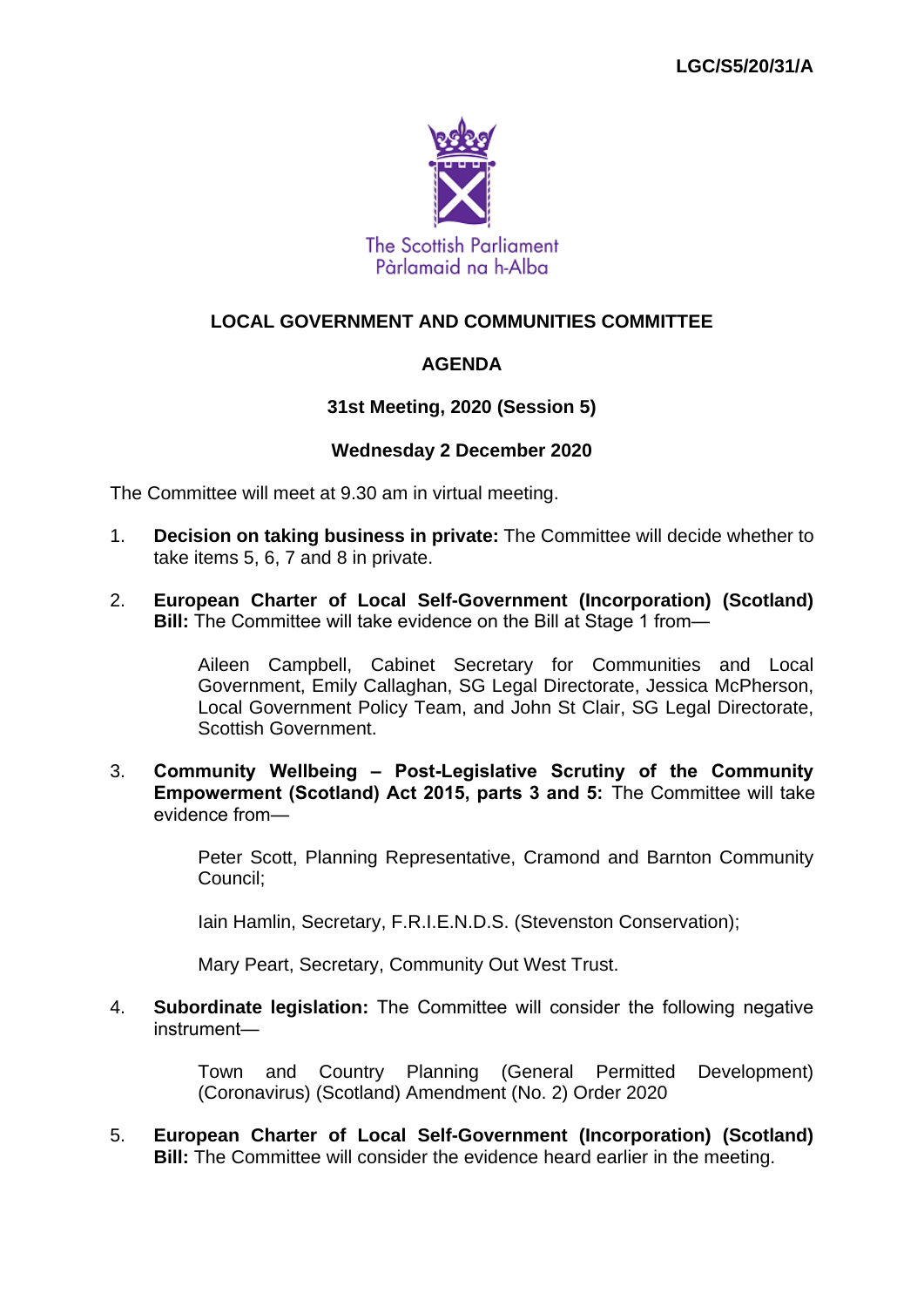- 6. **Community Wellbeing Post-Legislative Scrutiny of the Community Empowerment (Scotland) Act 2015, parts 3 and 5:** The Committee will consider the evidence heard earlier in the meeting.
- 7. **Work programme:** The Committee will consider its work programme.
- 8. **Impact of Brexit on devolution:** The Committee will consider a draft response to the Finance and Constitution Committee.

Peter McGrath Clerk to the Local Government and Communities Committee Room T3.40 The Scottish Parliament **Edinburgh** Tel: 0131 348 5232 Email: peter.mcgrath@parliament.scot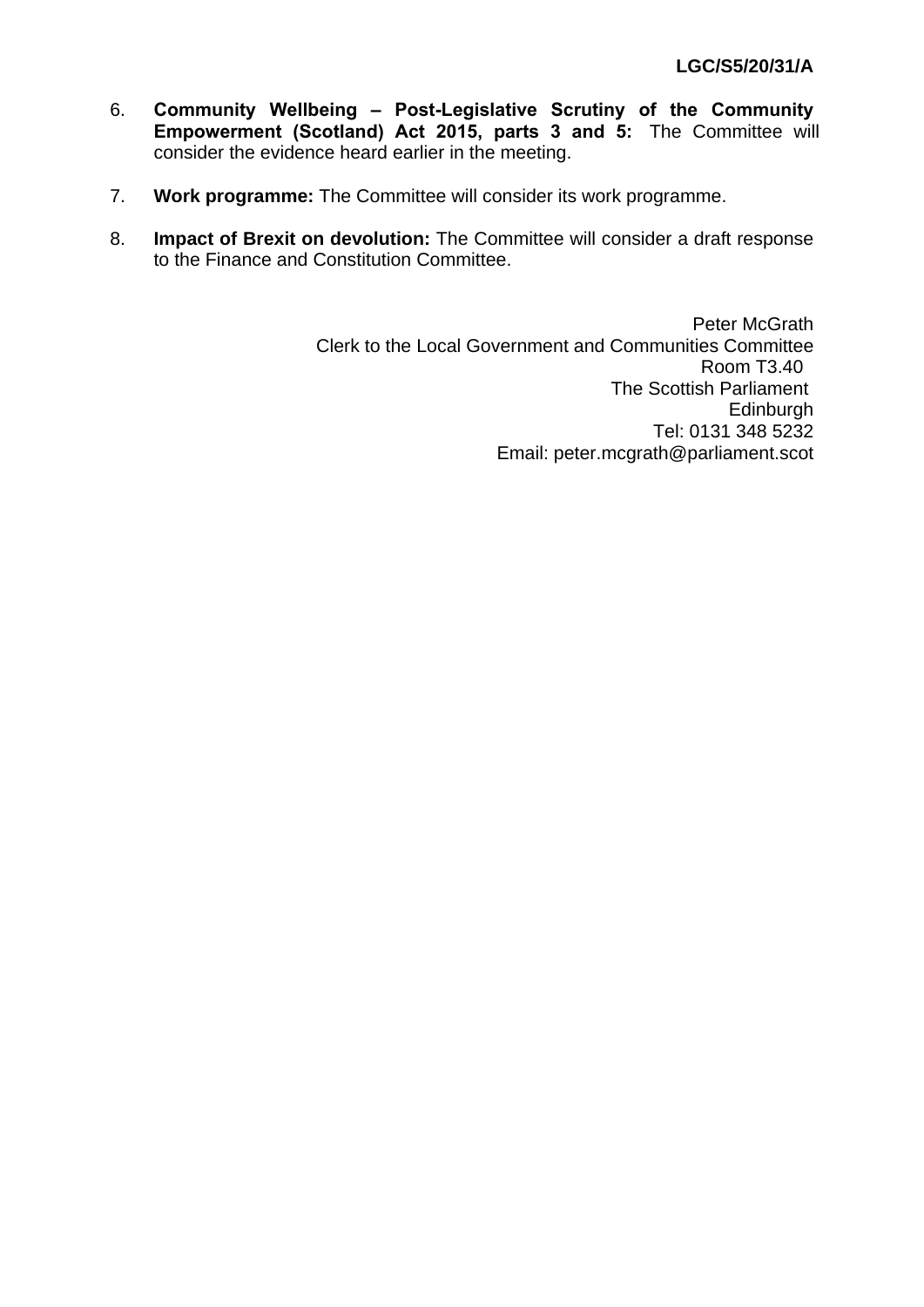The papers for this meeting are as follows—

# **Agenda item 2**

| Note by the Clerk    | LGC/S5/20/31/1     |
|----------------------|--------------------|
| Note by the Clerk    | LGC/S5/20/31/2     |
| Agenda item 3        |                    |
|                      | LGC/S5/20/31/3     |
| <b>PRIVATE PAPER</b> | LGC/S5/20/31/4 (P) |
| Agenda item 4        |                    |
| Note by the Clerk    | LGC/S5/20/31/5     |
| Agenda item 7        |                    |
|                      | LGC/S5/20/31/6     |
| Agenda item 8        |                    |
|                      | LGC/S5/20/31/7     |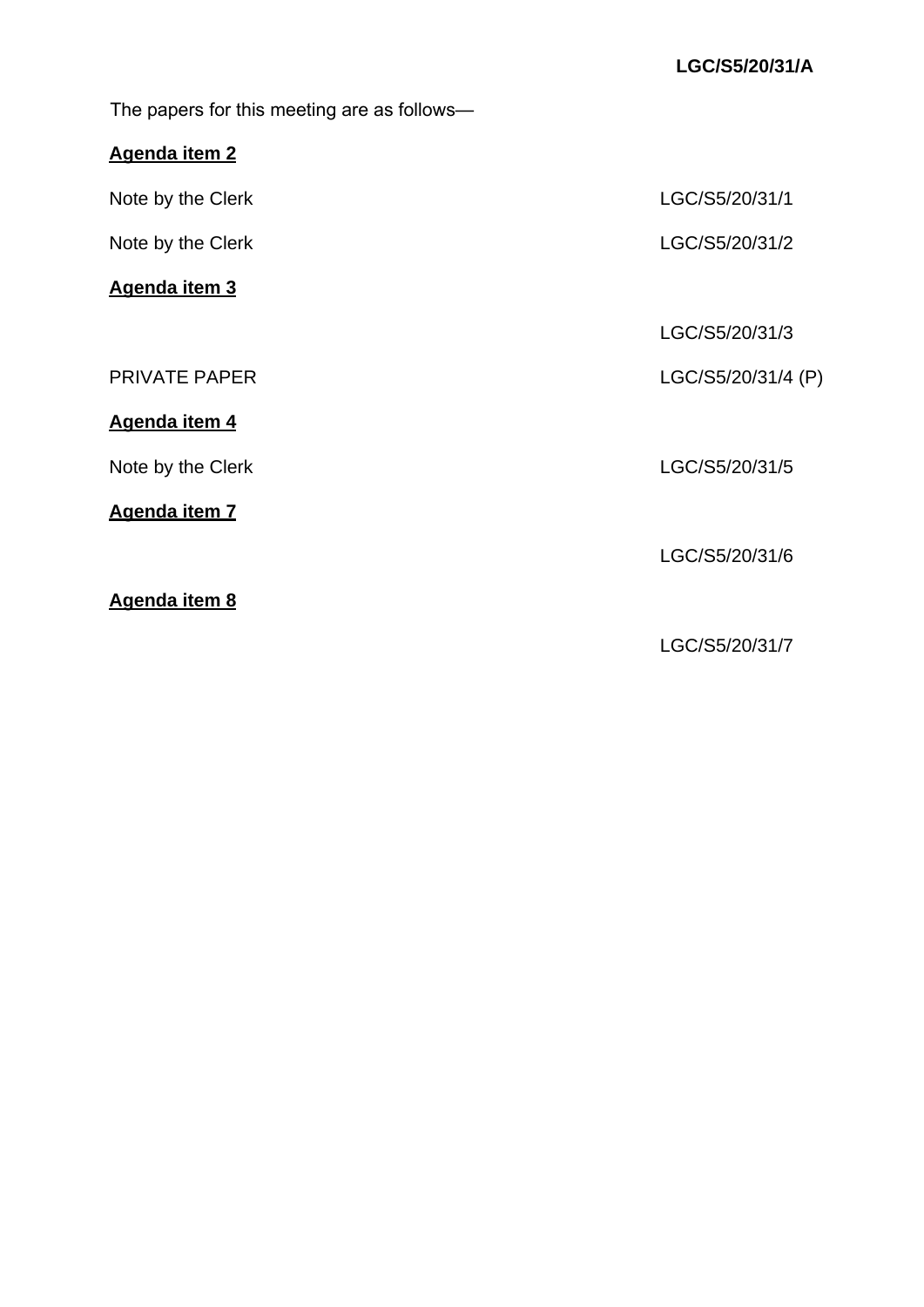# **Local Government and Communities Committee**

### **31st Meeting, 2020 (Session 5), Wednesday 2 December 2020**

### **Stage 1 scrutiny of the European Charter of Local Self-Government (Incorporation) (Scotland) Bill**

#### **Note by the Clerk**

1. This paper provides background information on the [European Charter of Local](https://beta.parliament.scot/bills/european-charter-of-local-self-government-incorporation-scotland-bill)  [Self-Government \(Incorporation\) \(Scotland\) Bill,](https://beta.parliament.scot/bills/european-charter-of-local-self-government-incorporation-scotland-bill) a Members Bill introduced by Andy Wightman MSP on 5 May 2020 for the Committee's evidence session with the Minister for Local Government and Planning. The Bill would incorporate the [European Charter of Local Self-Government](https://www.coe.int/en/web/conventions/full-list/-/conventions/treaty/122) into Scots law. There is a Scottish Parliament Information Centre [briefing](https://digitalpublications.parliament.scot/ResearchBriefings/Report/2020/11/10/European-Charter-of-Local-Self-Government--Incorporation---Scotland--Bill#Background) on the Bill.

### **The European Charter of Local Self-Government**

2. The Charter was drawn up in 1985 by the Council of Europe, an international organisation to promote democracy and protect human rights and the rule of law across the European continent. The UK's membership of the Council of Europe has not been affected by leaving the European Union. The Charter sets out 10 principles to protect the fundamental powers of local authorities and their political, administrative and financial autonomy. The UK Government ratified it in 1997.

### **The Bill**

3. The Bill aims to strengthen local government by incorporating the Charter into Scots law. Andy Wightman MSP says in the [Policy Memorandum](https://beta.parliament.scot/-/media/files/legislation/bills/current-bills/european-charter-of-local-self-government-incorporation-scotland-bill/introduced/policy-memorandum-european-charter-of-local-self-government-incorporation-scotland-bill.pdf) accompanying the Bill that, the Charter is part of the UK's international legal commitments but it cannot be directly relied upon to settle cases in the Scottish courts. He wants people and organisations to be able to challenge the Scottish Government in court if its laws or decisions are not compatible with the Charter. The Bill sets out a legal mechanism that aims to achieve this. The Bill also has a section that puts a general duty to promote local government on the Scottish Government.

### **Local Government and Communities Committee's call for views on the Bill**

4. The Committee was referred the Bill at Stage 1, meaning that its role is now to consider and report to the rest of the Parliament on the general principles of the Bill. After a pause owing to the coronavirus crisis, the Committee issued a call for views over the summer, posing five questions: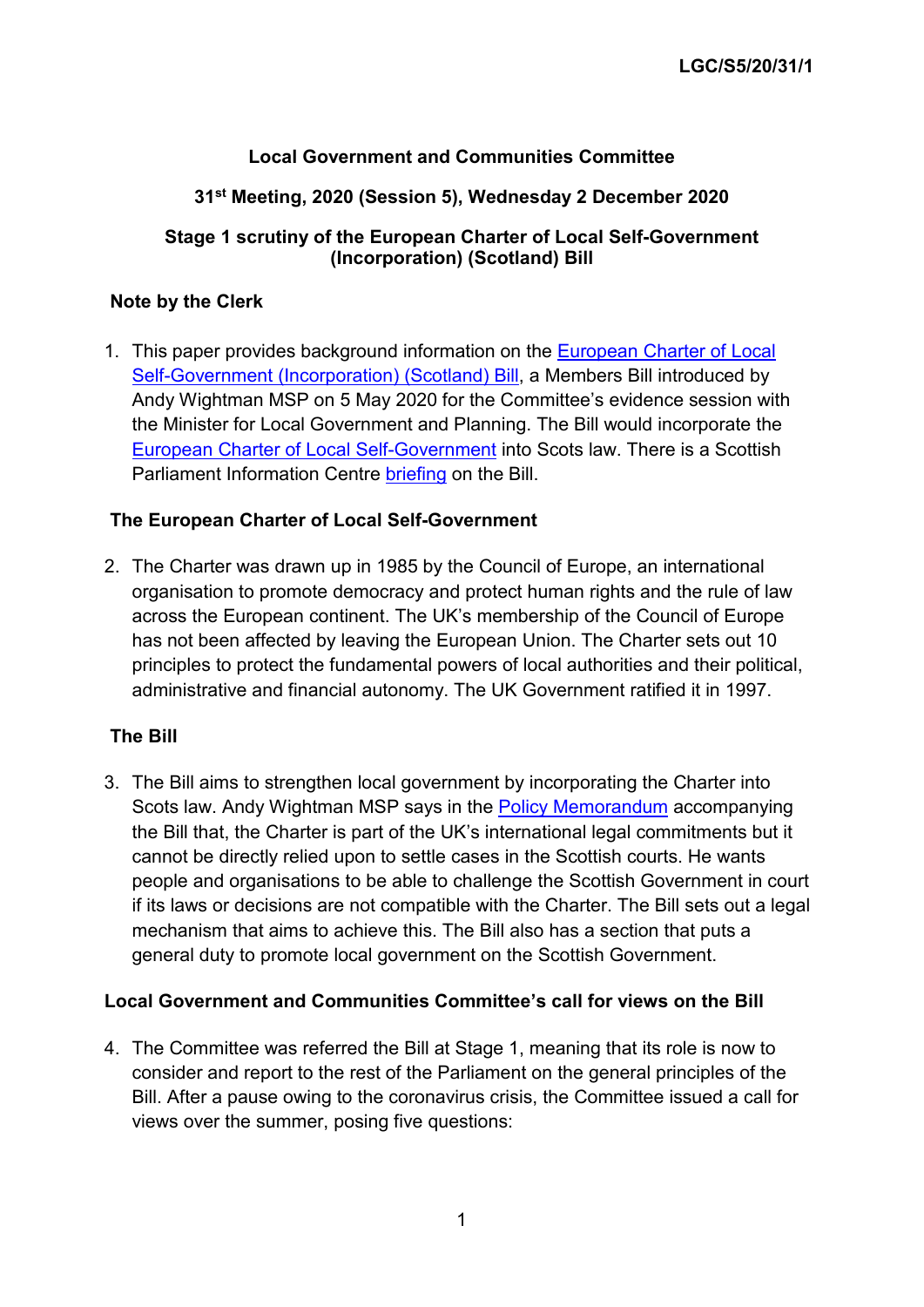- *1. The main aim of the Bill is to make the European Charter of Local Self-Government directly enforceable in Scots law and to require the Scottish Government to act in a way that agrees with the Charter [section 1 and 2]. Do you agree with this?*
- *2. Section 3 of the Bill puts a general duty on the Scottish Government to support local government. The Scottish Government must also report to the Scottish Parliament about what it has done to support local government at least once every 5 years. Do you support section 3?*
- *3. Section 4 of the Bill says all legislation must be interpreted in line with the Charter whenever possible. Section 5 allows a court to make a "declaration of incompatibility". This is a statement that a provision in a piece of legislation is not in line with the Charter. Where this declaration has been made, section 6 gives the Scottish Government power to take action to fix this provision so that it is line with the Charter (section 6). Do you agree with these sections?*
- *4. Section 7 allows a court to limit the consequences of a ruling that the Scottish Government has not complied with a duty set out elsewhere in the Bill. For instance, the court could provide that the effects of the ruling don't reach back in time. It can also give the Scottish Government some time to take corrective action to address the ruling. Do you agree with section 7?*
- *5. Do you have thoughts on anything else about the Bill, for example:* 
	- *how quickly it should become law after it's passed (section 10 says this should happen almost immediately)*
	- *what financial impact it will have if it becomes law*
	- *if it will have any positive or negative impact on equality or human rights.*
- 5. [Twenty responses](https://www.parliament.scot/parliamentarybusiness/CurrentCommittees/116014.aspx) were received and published.

### **Evidence sessions and next steps**

- 6. On 18 November, the Committee heard evidence from two panels, comprising representatives of local government, academic experts and a think-tank. A link to the [papers is here](http://https/www.parliament.scot/S5_Local_Gov/Public_papers.pdf) and to the [official report here.](http://www.parliament.scot/parliamentarybusiness/report.aspx?r=12958)
- 7. The 2 December meeting is an opportunity to ask the Scottish Government whether it supports the Bill and whether it thinks it could be improved by amendment. The Scottish Government's memorandum on the Bill is annexed to this paper. The Committee will discuss the evidence later in the meeting, in a discussion it is likely to agree to hold in private. The Committee will take closing evidence from the Member in Charge on 9 December and report to Parliament early in 2021. The Parliamentary Bureau is likely to propose a Chamber debate on whether to agree to the general principles shortly after the report's publication.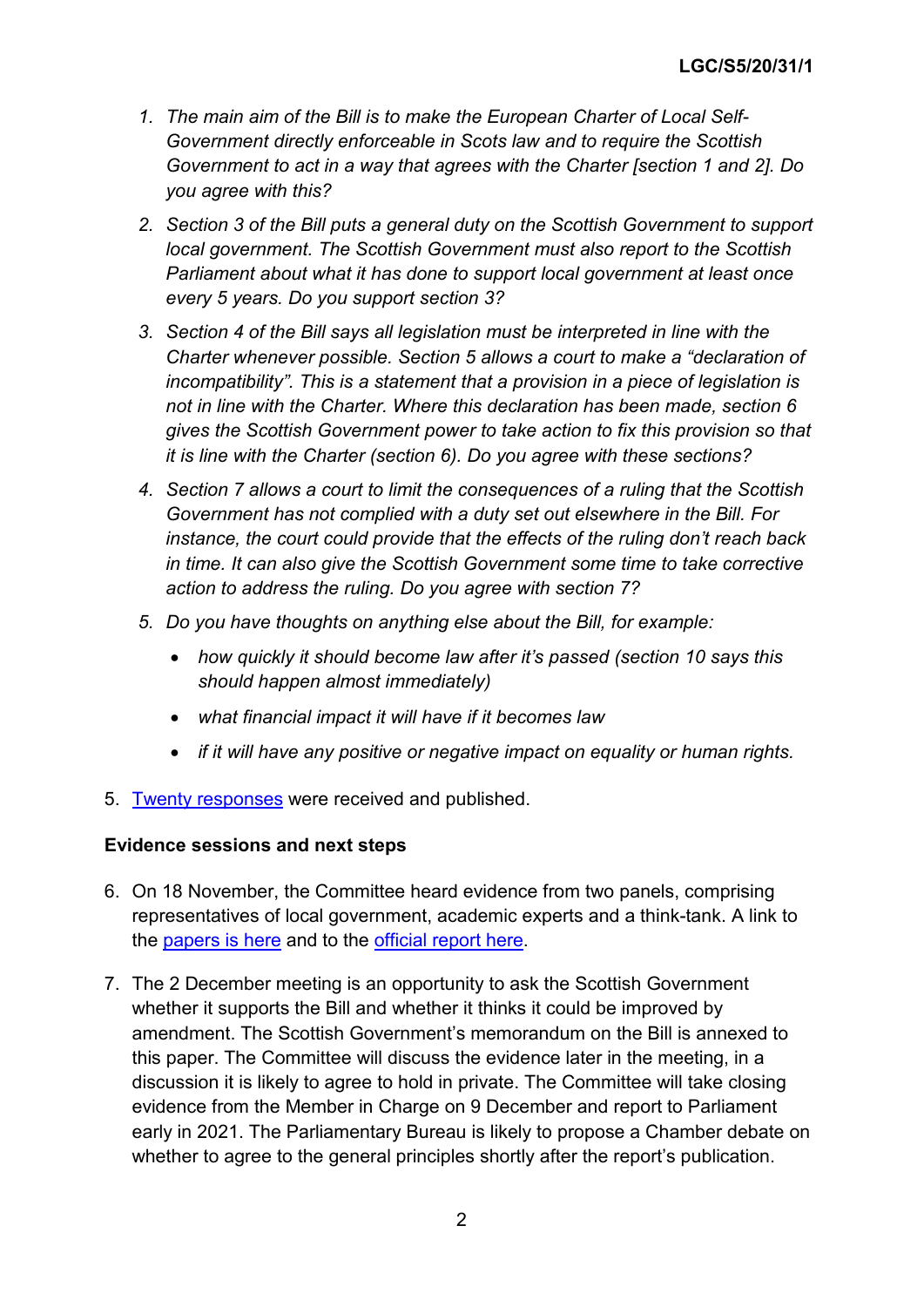Annex

# **EUROPEAN CHARTER OF LOCAL SELF-GOVERNMENT (SCOTLAND) BILL**

# **WRITTEN SUBMISSION FROM THE SCOTTISH GOVERNMENT**

### **Introduction**

1. This memorandum has been prepared by the Scottish Government to assist consideration by the Local Government and Communities Committee of the European Charter for Local Self-Government (Scotland) Bill ("the Bill"), which was introduced by Andy Wightman MSP on 5 May 2020.

# **Background**

2. The European Charter of Local Self-Government is a treaty of the Council of Europe and was adopted in 1985. It commits signatories to apply basic rules guaranteeing the political, administrative and financial independence of local authorities; and provides that the principle of local self-government will be recognised in domestic legislation and where practicable in the constitution. The UK ratified the Charter in 1998 and so the Scottish Government is bound to comply with it.

3. On 29 June 2018, Mr Wightman launched a consultation on a draft proposal for a Member's Bill to incorporate the Charter into Scots law, which closed on 21 September. He lodged a final proposal on 4 December 2018 for such a Bill which was in the same terms as his consultation proposal, although he did not publish a draft Bill. He gained the support of [26 other MSPs,](https://www.parliament.scot/S5MembersBills/AW_Final_Proposal_List_of_supporters(1).pdf) across all opposition political parties, so under the Parliament's Standing Orders he obtained the right to introduce the Bill, which he did so on 5 May 2020.

4. Mr Wightman's Policy Memorandum describes the objective of his Bill as :

"…[to] strengthen the status and standing of local government by incorporating the European Charter of Local Self-Government ("the Charter") into Scots law."

5. A fuller explanation of the Bill can be found [here](https://beta.parliament.scot/-/media/files/legislation/bills/current-bills/european-charter-of-local-self-government-incorporation-scotland-bill/introduced/explanatory-notes-european-charter-of-local-self-government-incorporation-scotland-bill.pdf) but it can be summarised as follows:

- places a duty on Scottish Ministers to act compatibly with the Charter Articles;
- places a duty on Scottish Ministers to promote local self-government;
- requires the courts to read and give effect to legislation, where possible, in a way that is compatible with the Charter Articles;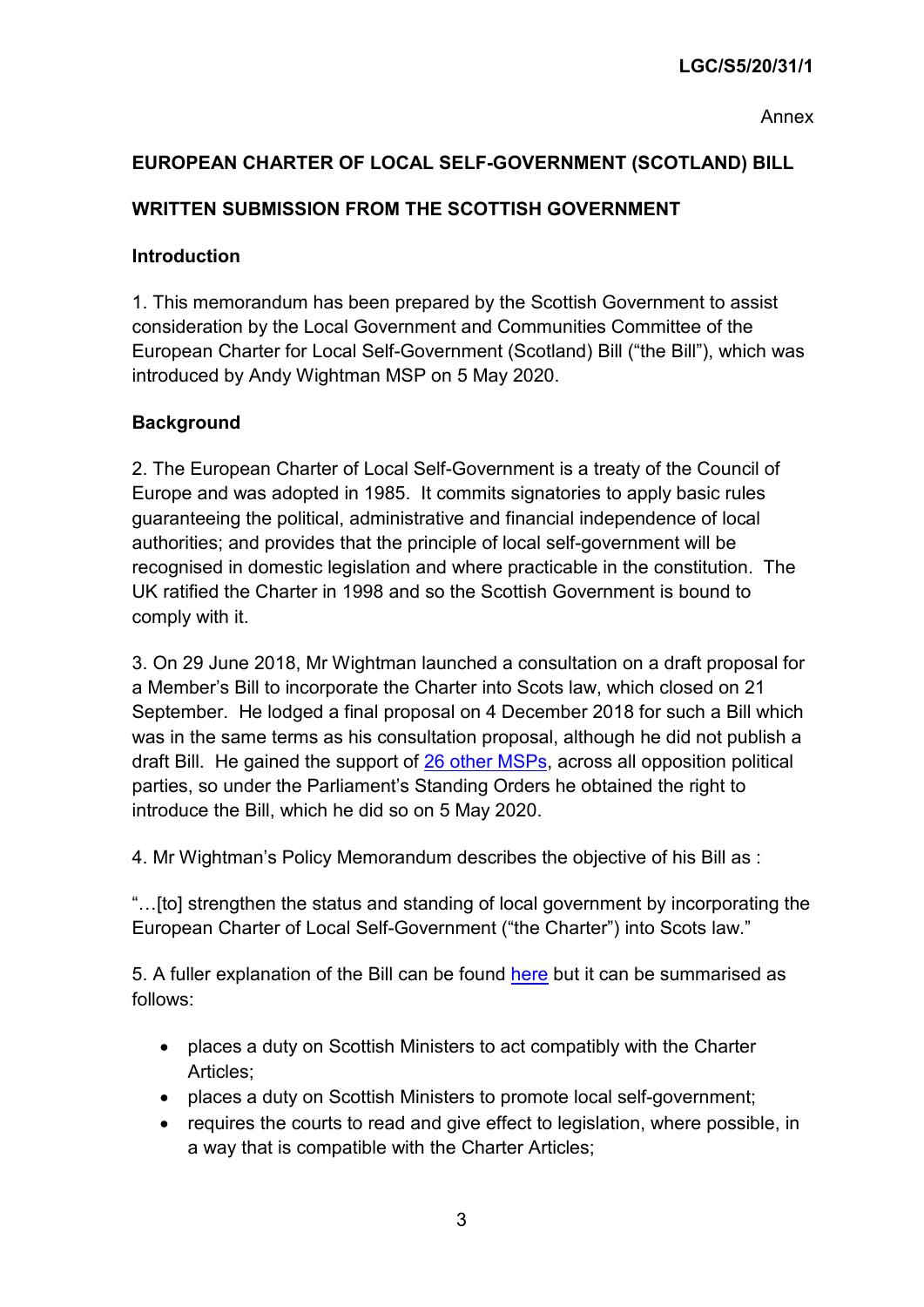- enables the courts to declare legislative provisions to be incompatible with the Charter Articles, and enables Scottish Ministers to take remedial action, by regulations, in response to such declarations;
- allows the courts to suspend the effect of a decision that Scottish Ministers breached a duty imposed on them by the Bill, or remove or limit the retrospective effect of such a decision; and
- requires each person introducing a Public Bill in the Parliament to make a statement about the extent to which, in their view, the Bill is compatible with the Charter Articles.

# **Consultation**

6. Mr Wightman received 44 responses to his consultation, including from COSLA, the Society of Local Authority Lawyers and Administrators in Scotland (SOLAR) and seven local authorities. We have not conducted a full analysis of the responses but at the time there was broad support for the proposal.

7. Mr Wightman has summarised the key themes that emerged from the responses as follows:

- Strong support for the incorporation of the Charter into Scots law. There was majority support for incorporation in the manner set out in the consultation document but several alternative methods were also suggested.
- Just over half of respondents supported complaints being made to a commissioner in the first instance with recourse to the courts on appeal.
- In terms of the judicial remedy available where an executive action is found to be in breach of the Charter, there was overwhelming support for the court having the power to overturn the action (although the supporters were split about whether the court should also have the power to punish the public authority).
- In terms of the judicial remedy available where legislation is found to be in breach of the Charter, there was clear support in favour of the courts having the power to strike down the legislation over the suggestion the court could declare the legislation incompatible but be unable to strike it down

8. The Scottish Government did not formally respond to Mr Wightman's consultation.

9. Given the initial consultation was carried out over two years ago the Committee may want to consider if the views of stakeholders has changed and therefore may wish to consult with Local Government and judiciary stakeholders – including but not limited to – COPFS,COSLA, SOLAR and SLADE.

# **Financial Impact**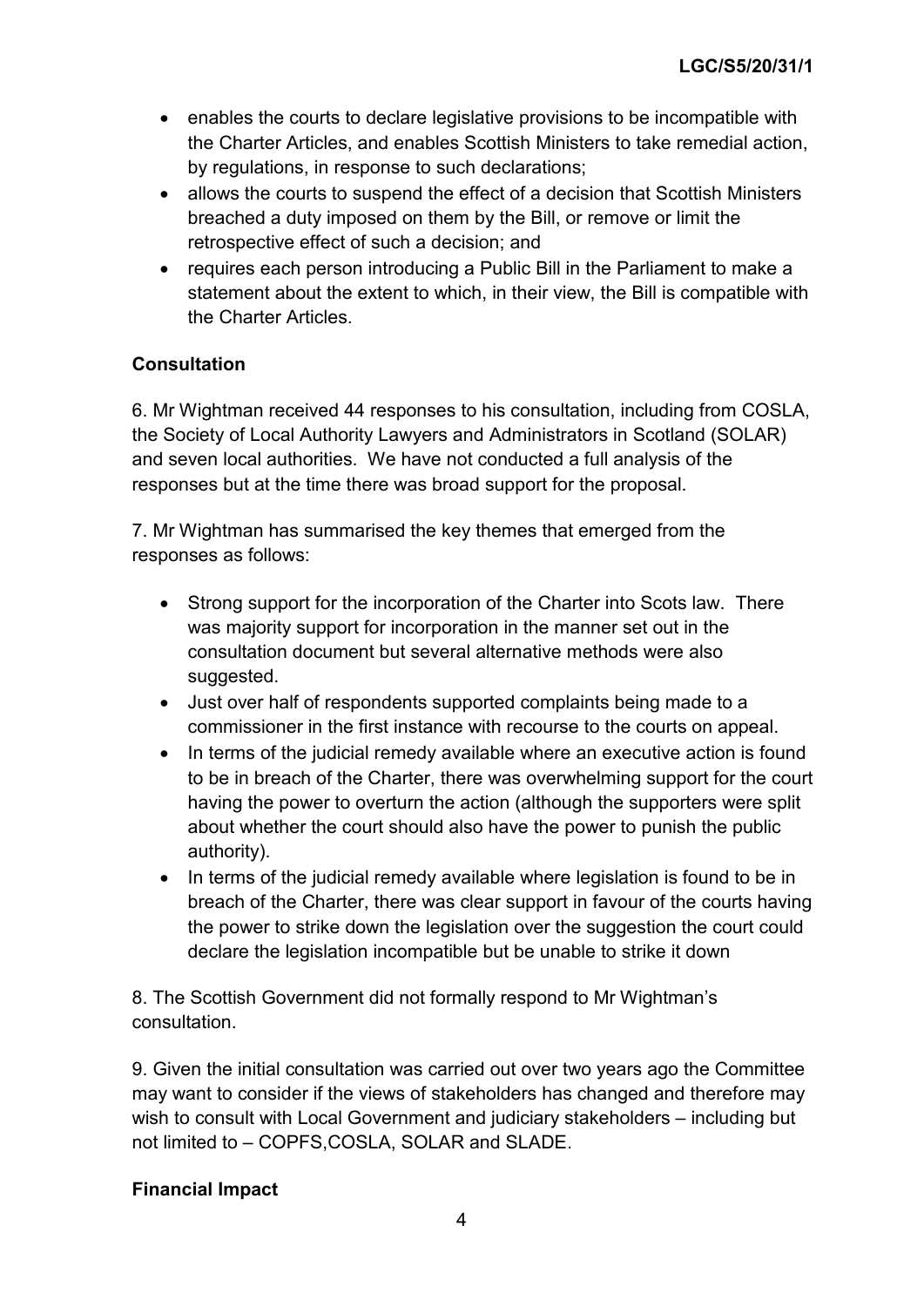10. The Financial memorandum accompanying the Bill, sets out some limited direct financial costs for the Scottish Government. However, there are some concerns around the robustness of this assessment of costs and we consider that if it were to be enacted there is potential for greater resource implications generated by responding to legal challenges or taking other actions that might arise from incorporation of the Charter. For instance, at least once every five years, a report must be published on the steps Scottish Ministers have taken to safeguard and reinforce local self-government and increase the autonomy of local authorities. There will also be a need for staff and other resources to be allocated to undertake guidance or awareness-raising activity. As the Bill provides a basis on which action can be taken in the courts this should be noted and could potentially be costly. Therefore there is need for further analysis to be undertaken to ensure that all the financial implications are taken into account. This might be something the committee would wish to consider.

#### **Scottish Government's Position**

11. It has been two years since the consultation on the draft Bill and since then much has changed. We have agreed with COSLA to develop a multi-year fiscal framework and although delayed due to the COVID-19 crisis, we are ready to reinvigorate and restart the second phase of the Local Governance Review (LGR) which we jointly launched with COSLA to ensure Scotland's diverse communities and different places have greater control and influence over decisions that affect them most. This demonstrates the Government is fully committed to subsidiarity and values the role of local government.

12. It is particularly important to note that the Scottish Government has invited all public service partners, not only Local Authorities, to propose alternative governance arrangements in different areas of Scotland, to reflect the particular characteristics of those areas and their communities (via the National Islands Plan, the Additional Powers Regulations and the LGR). The Bill must allow space for, and preferably support, these different arrangements to flourish even where it may result in variations in the extent of local government powers. Mr Wightman is aware of the review and Ministers' associated commitment to subsidiarity and local democracy. Our commitment to the joint LGR is unwavering and whilst some progress has been made the results of what more can be achieved is still in development.

13. There are a number of questions around the legal process, impact and consequences of the Bill which need to be carefully considered. COSLA themselves noted in their response to Mr Wightman's consultation that some provisions of the Charter are heavily qualified and much of the language is imprecise, meaning that they may need to be redrafted and made more prescriptive to give them greater effect and that more evidence and detailed analysis of how the provisions can be practical enforced is needed. The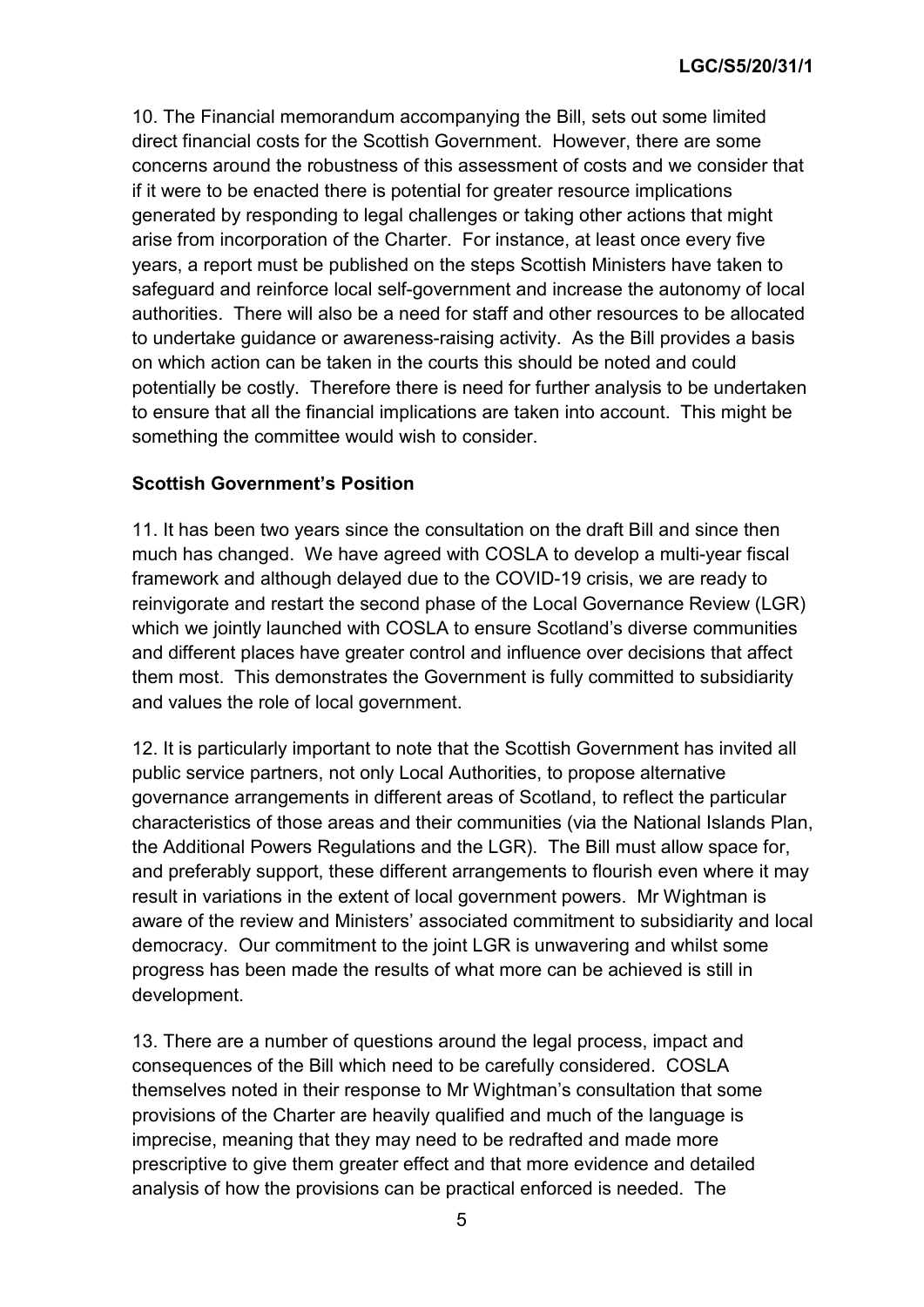Government share that view and the Committee may wish to explore this further as they consider the responses to their consultation and of course when they progress to evidence sessions with key stakeholders. In particular the committee may wish to explore what proposals COSLA intend to put forward to achieve the desired effect and ensure that the Bill is workable in practice.

### **Conclusion**

14. The European Charter of Local Self-Government (Scotland) Bill is a significant constitutional change which if incorporated brings the opportunity to ensure that a culture of partnership and participation is enshrined in Scots Law. There can be no doubt this Government is committed to subsidiarity and the role of local government in that regard. However, this Bill must not only give the principles of that partnership and participation it must also give the detail and prescription of how it can practically operate. We believe that more clarification on key aspects of the Bill is needed as well as more evidence and detailed analysis of how the provisions can be practically enforced, which will be challenging to conclude at this point in the parliamentary session.

Scottish Government 25 September 2020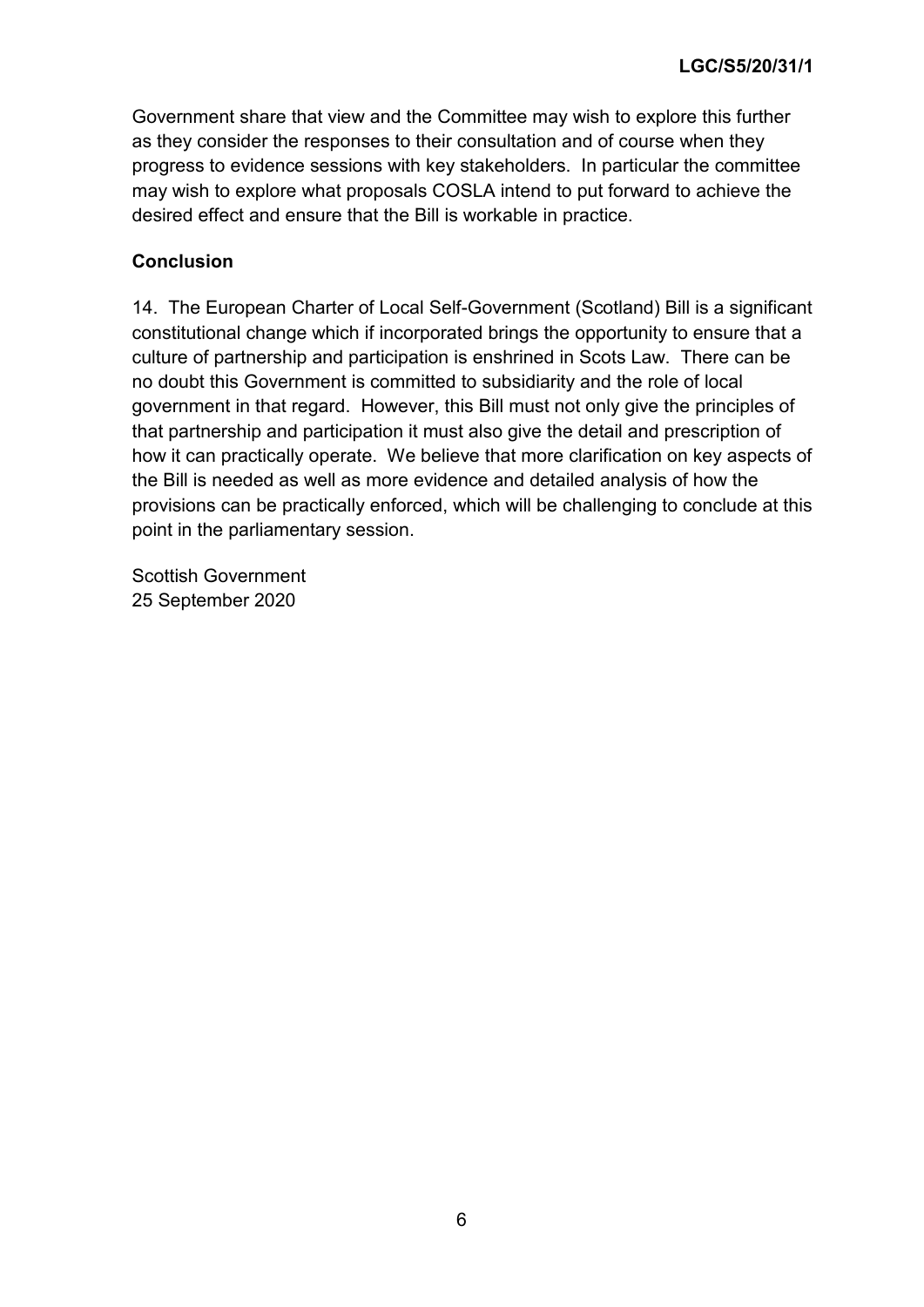### **Local Government and Communities Committee**

# **31st Meeting 2020 (Session 5), Wednesday 2 December 2020**

# **Post-Legislative Scrutiny of Parts 3 and 5 of the Community Empowerment (Scotland) Act 2015**

### **Introduction**

**1.** This paper provides a short briefing on the Committee's [post-legislative scrutiny](https://www.parliament.scot/parliamentarybusiness/CurrentCommittees/113602.aspx) of [Parts 3 and 5 of the Community Empowerment \(Scotland\) Act 2015.](https://www.parliament.scot/parliamentarybusiness/CurrentCommittees/113602.aspx)

### **Background**

- 2. The Committee undertook a digital engagement exercise, using the ['Your Priorities'](https://engage.parliament.scot/group/2216/open)  [tool](https://engage.parliament.scot/group/2216/open) over the period 15 November 2019 to 22 January 2020, to ascertain the views of the public on what they felt contributed to good community wellbeing. The Committee received over 220 ideas and suggestions from over 700 people from a wide range of backgrounds, ages and locations, all of which remain online. An analysis of the key themes raised during the exercise and a summary of related engagement events can be found [here.](https://www.parliament.scot/S5_Local_Gov/CWKey_themes_paper.pdf)
- 3. A key theme to emerge was an appetite for people to have more involvement in, and influence over, services and amenities in their local area. The Committee decided to take this forward by carrying out post-legislative scrutiny of Parts 3 and 5 of the Community Empowerment (Scotland) Act 2016. These concern, respectively, participation requests and asset transfers (more details below). The Committee is considering how well these provisions have actually advanced community wellbeing.

### **Community Empowerment (Scotland) Act 2015**

- 4. Five years have passed since the Scottish Government's flagship Community [Empowerment Act](https://www.legislation.gov.uk/asp/2015/6/contents/enacted) received royal assent. The Act was intended to encourage and support community involvement and participation in public services and provide a legal framework that creates new rights for community bodies.
- 5. Part 3 deals with "participation requests" to enable engagement and dialogue between community participation bodies (such as community councils and community development trusts) and public service authorities (for example local authorities or health boards).
- 6. Community bodies can make a request to a "public service authority" to participate in a process to improve an outcome of a public service. The community body must explain what experience it has of the service and how it could contribute to its improvement, and the public body must agree to the request for dialogue unless there are reasonable grounds for refusal.
- 7. Part 5 of the Act sets out how a "community transfer body" can request to buy, lease, manage, occupy or use land or buildings belonging to a "relevant authority" (again, most likely a local authority), and how the authority is to deal with such requests.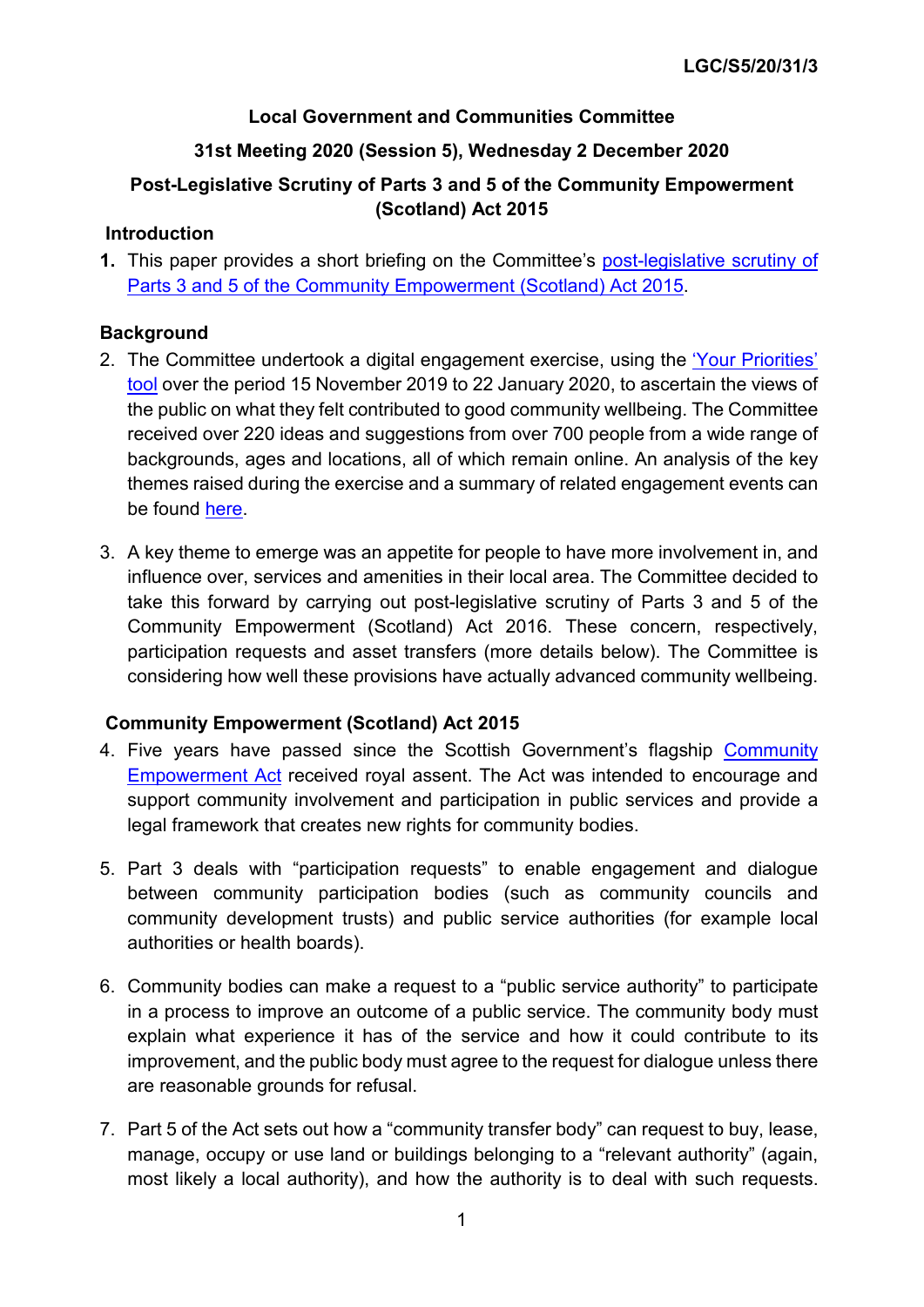Public authorities must transparently assess requests against a specified list of criteria laid out in the Act, and agree to the request unless there are reasonable grounds for refusal.

8. Parts 3 and 5 of the Act came into force three years ago and assessments of both parts were undertaken by Glasgow Caledonian University in April and July of 2020 respectively<sup>1</sup>. With sufficient time now having passed for reforms to have bedded-in, the Committee are exploring the effectiveness of these two parts through the lens of community wellbeing.

### **Evidence**

- 9. The Committee undertook some scene-setting evidence sessions in September 2020. On 9 September 2020, the Committee heard from the team from Glasgow Caledonian University who carried out the evaluation. It then heard from representatives from the [Development Trust Association Scotland](https://dtascot.org.uk/) and the [Scottish](https://www.scdc.org.uk/)  [Community Development Centre,](https://www.scdc.org.uk/) two organisations with experience of assisting community groups seeking to use the powers in Parts 3 and 5.
- 10.Then, at its meeting on 16 September 2020, the Committee heard from a range of organisations representing and working with communities across Scotland - [Community Development Alliance Scotland,](https://www.communitydevelopmentalliancescotland.org/) [Scottish Community Alliance,](https://scottishcommunityalliance.org.uk/) [Community Enterprise](https://communityenterprise.co.uk/) and [Community Land Scotland.](https://www.communitylandscotland.org.uk/)
- 11.Key themes to emerge from these evidence sessions were:
	- The legislation has been generally welcomed by those bodies who know about it, but implementation has been patchy.
	- Legislation requires public bodies to publish annual reports on participation requests and asset transfer activity, but levels of publishing have been low.
	- It is therefore difficult to ascertain how widespread knowledge of the provisions are and whether it has narrowed or widened inequality between communities.
	- Some have called for an appeals process to be available to bodies which have had their participation requests refused.
	- The asset transfers process can be long and difficult meaning momentum is lost and partnerships not made.
	- Some public bodies had ignored participation requests and asset transfer requests submitted by communities.
	- Capacity and confidence building are required within some communities, with mentoring offering some benefits.
	- Local authorities often mention budget constraints as a barrier to more meaningful engagement with communities.
	- Asset ownership is not the only way to empower communities leasing options exist, not just ownership.

<span id="page-10-0"></span> <sup>1</sup> [Participation Requests: Evaluation of Part 3 of the Community Empowerment \(Scotland\) Act 2015](https://www.gov.scot/binaries/content/documents/govscot/publications/research-and-analysis/2020/04/participation-requests-evaluation-part-3-community-empowerment-scotland-act-2015/documents/people-communities-places-participation-requests-evaluation-part-3-community-empowerment-scotland-act-2015/people-communities-places-participation-requests-evaluation-part-3-community-empowerment-scotland-act-2015/govscot%3Adocument/people-communities-places-participation-requests-evaluation-part-3-community-empowerment-scotland-act-2015.pdf) and [Community Empowerment \(Scotland\) Act 2015: asset transfer requests -](https://www.gov.scot/publications/asset-transfer-requests-evaluation-part-5-community-empowerment-scotland-act-2015/) evaluation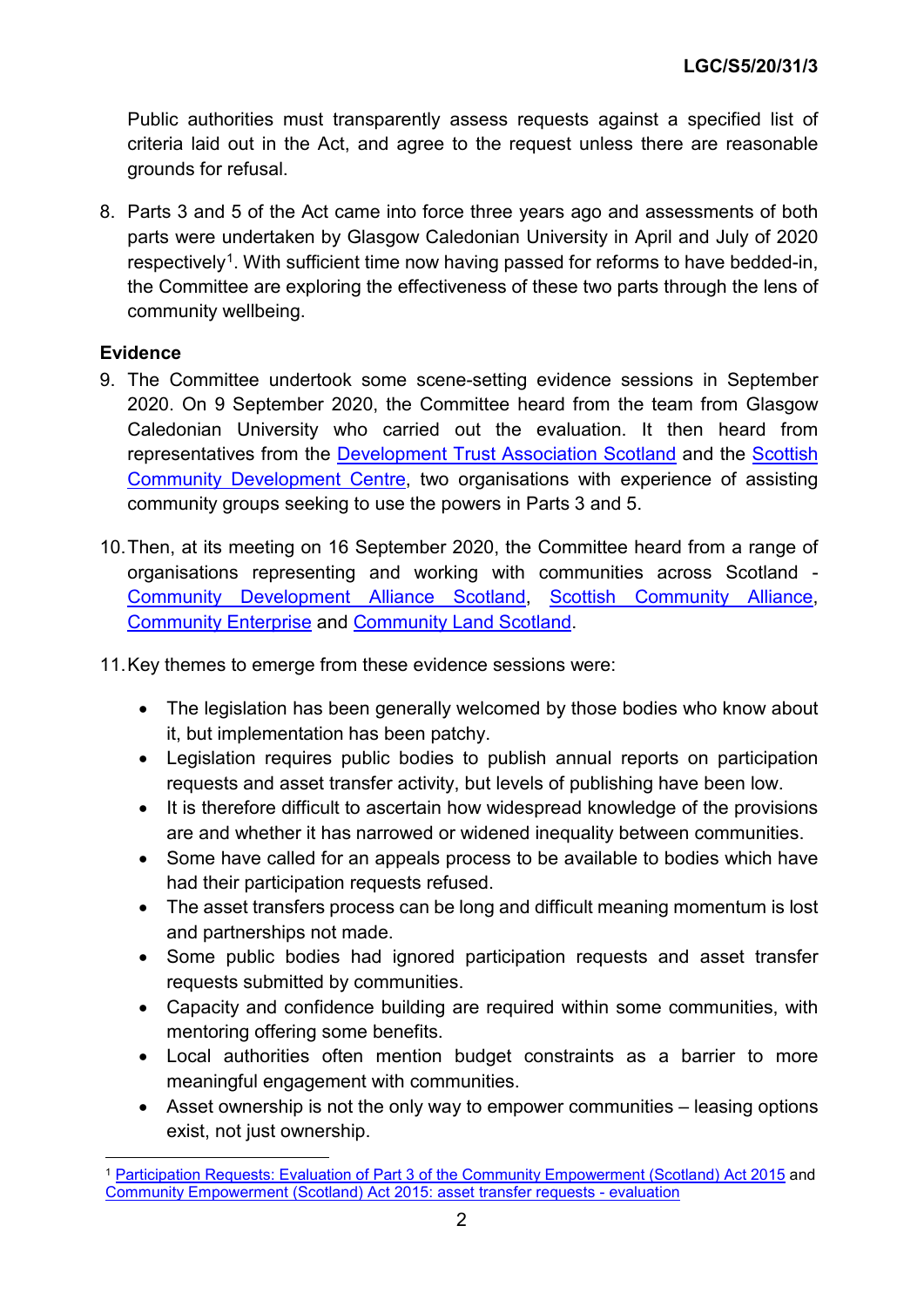- The most empowered communities are often those with time, expertise and contacts. However, it is too early to say that only middle-class communities have benefitted from the Act.
- It can be difficult to get significant numbers of the community involved in local decision making, which can result in community empowerment being driven by a few key individuals.
- 12.Members of the Committee took part in an online community meeting on November 11 hosted by [Midlothian Voluntary Action Group,](http://www.mvacvs.org/) Participants, which included a number of community organisations, discussed asset transfers and participation requests. A summary of breakout discussions held during the meeting are attached at Annexe A.
- 13.The Committee issued surveys to community organisations and public bodies about their experiences of asset transfers and participation requests over October. Summaries of responses are available [here \(public bodies\)](https://www.parliament.scot/S5_Local_Gov/Summary_of_questionnaire_responses_public_bodies.pdf) and [here \(community](https://www.parliament.scot/S5_Local_Gov/Summary_of_questionnaire_responses_community_orgs.pdf)  [organisations\).](https://www.parliament.scot/S5_Local_Gov/Summary_of_questionnaire_responses_community_orgs.pdf)
- 14.At its meeting on 2 December 2020, the Committee will take evidence from three community organisations which participated in the Committee's survey, to explore some of the issues they raised further: Community Out West Trust, Crammond and Barnton Community Council and F.R.I.E.N.D.S. (Stevenston Conservation).

### **Next Steps**

15.The Committee will take evidence from a number of public bodies who responded to the survey on 9 December. Subsequently, the Committee intends to hold concluding evidence sessions with COSLA and the Scottish Government, before reporting its findings to the Parliament in the New Year.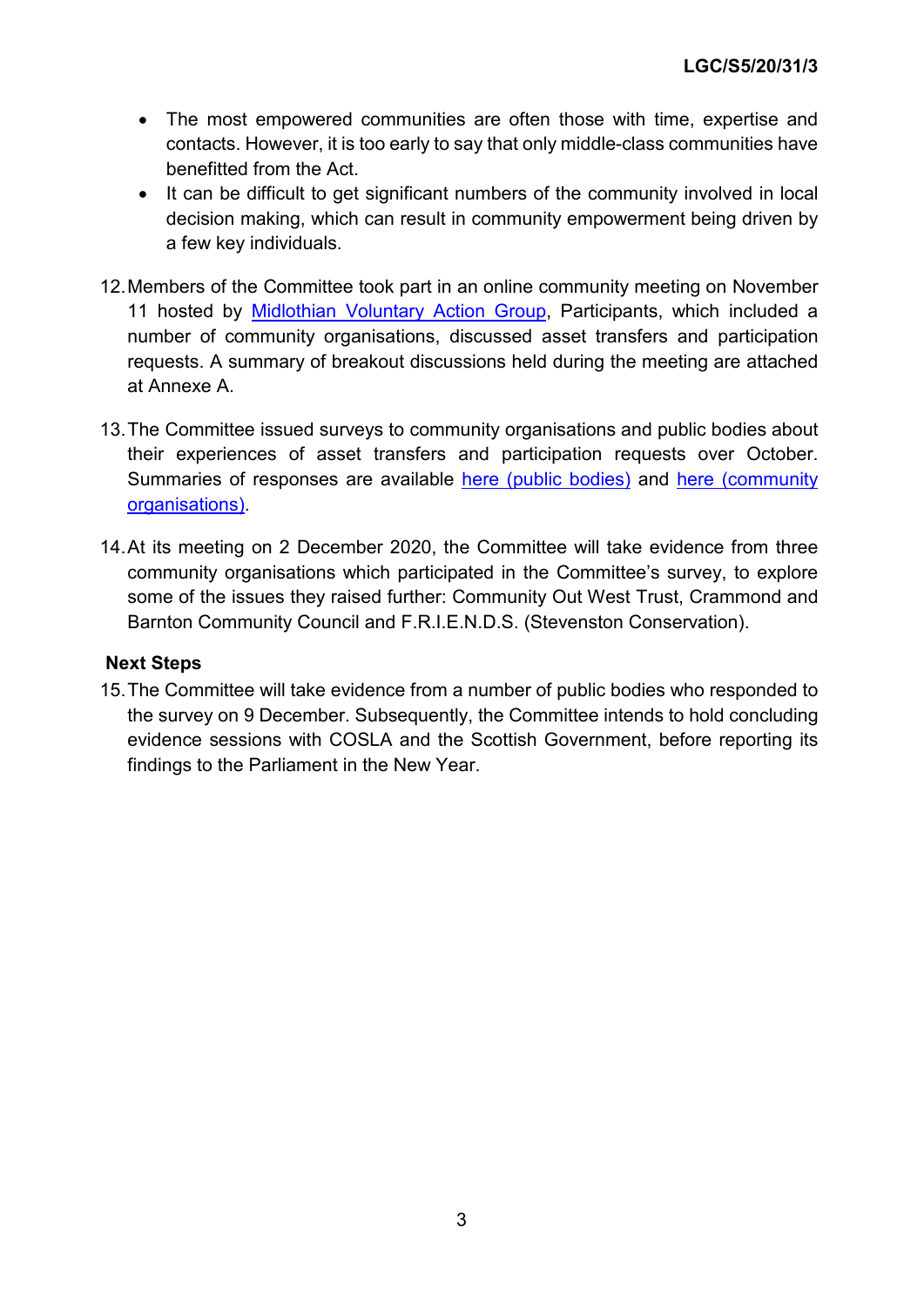### **Annexe A**

### **Breakout session Participation Requests– Facilitated by Alexander Stewart MSP**

In attendance:

Sheila Yuill, Friends of Bellahouston Park Ewart McAuslane, Tillicoultry, Coalsnaughton & Devonside CC Phil Mills Bishop, ex Stonehaven CC Norman McLean, Fort Seafield and Wallacetown Community Council Stewart Roxburgh, Craigton Community Council Lesley Compston, KLAS Care C.i.C Child care manager/Director

#### *What is "community empowerment" and how can it be measured?*

It is the ability of a group of people to make an impact. Empowerment can be measured by assessing the extent to which a community's desired outcomes are met. This definition was agreed by all participants.

#### *General views on participation requests (PRs)*

There was agreement that not enough PRs have been submitted across Scotland, despite there being a clear need for more community involvement in local decisions. For example, it is said that there has only been one PR submitted in the whole of Aberdeenshire since 2017.

This would imply that there are obviously barriers preventing or discouraging more PRs from being submitted.

There is a belief that council officials see PRs as a threat.

Much more publicity and awareness is required – for example, clear information and guidance should be included on council websites, prominently displayed.

#### *Experiences of PRs*

Participants voiced frustration at the PR process. The feeling is that local authority officials are unwilling to relinquish control and decision-making power to communities and "ordinary people".

Quite often this manifests itself in a complete lack of engagement from councils. The group insisted that for community empowerment to be successful, participation and commitment from *both* sides is required.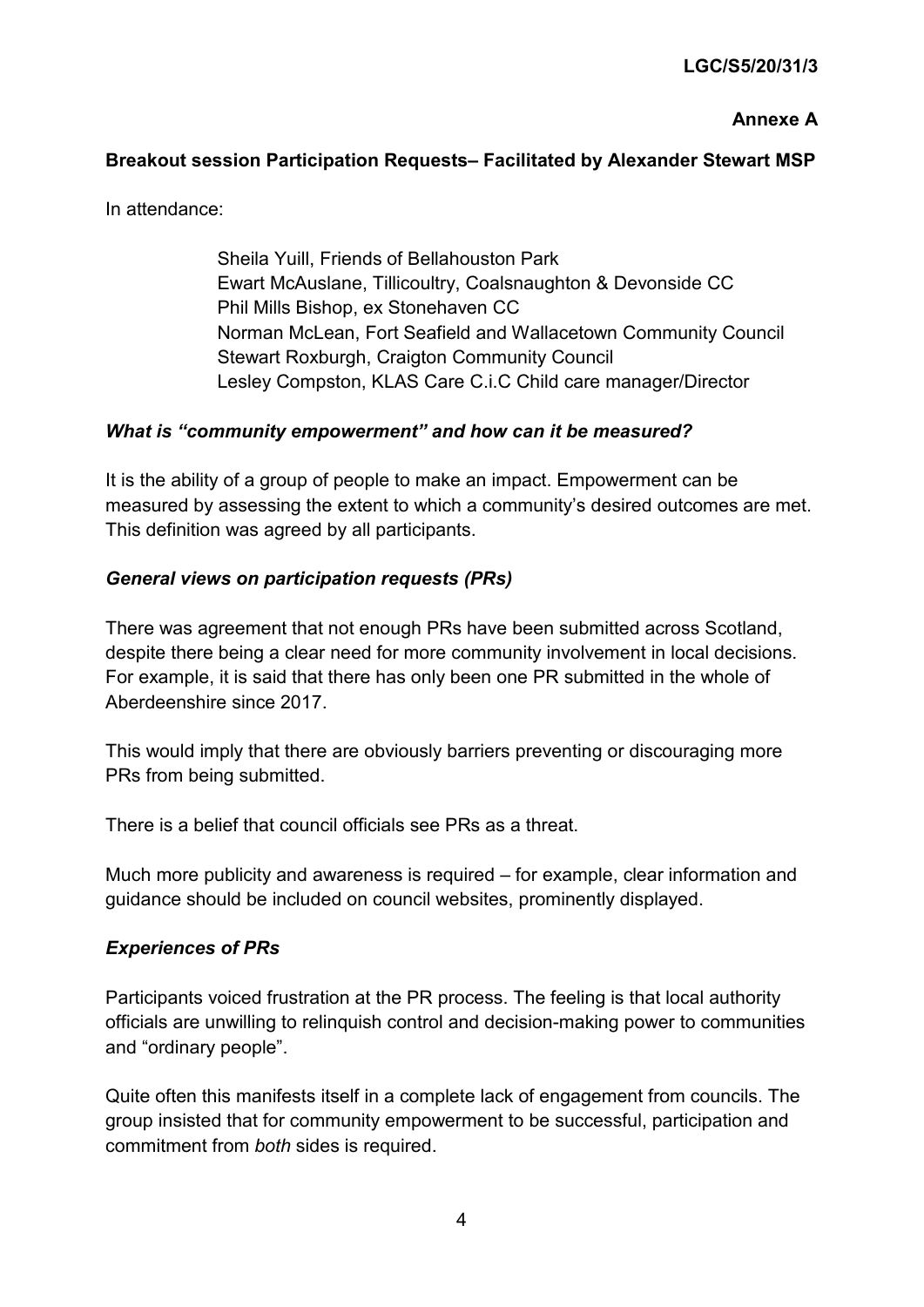One participant said that Glasgow City Council had actively discouraged his community from submitting a PR, although they did eventually grant the request. Nevertheless, the council did not agree to everything within that request.

If councils do engage, then their behaviour often appears "tokenistic" or "patronising". This is mainly from council officials, although there was agreement that elected councillors are often no better.

One participant found it useful to study previous PR requests, to understand which ones were successful and why.

Meetings with council staff prior to PRs being submitted can often be characterised by resistance and efforts to dissuade communities from progressing. One community council chair said "the first reaction from local authorities was shock-horror, and their tactics from then on was to try to put people off".

There were also reports of applications taking far too long to process, with council decisions taking months, and with the current Covid crisis, years, with very little communication from local authorities.

### *No appeals process for rejected PRs*

This was a major issue for participants who felt that there should be an appeal process open to communities should their PR be rejected. It was felt that any appeal should be conducted by an authority out with the local area, so it can be assessed objectively.

### *General views on the Community Empowerment Act legislation*

There was some agreement that the legislation itself is potentially useful, however how it is being delivered on the ground is not good. With resistance and opposition from council officials, a change in culture is required.

There is a strong belief that each local authority, indeed each relevant public body, should have someone in a senior position who takes responsibility for community empowerment.

Finally, much more publicity and awareness is required – many community organisations are unaware of their rights and what can be achieved through PRs.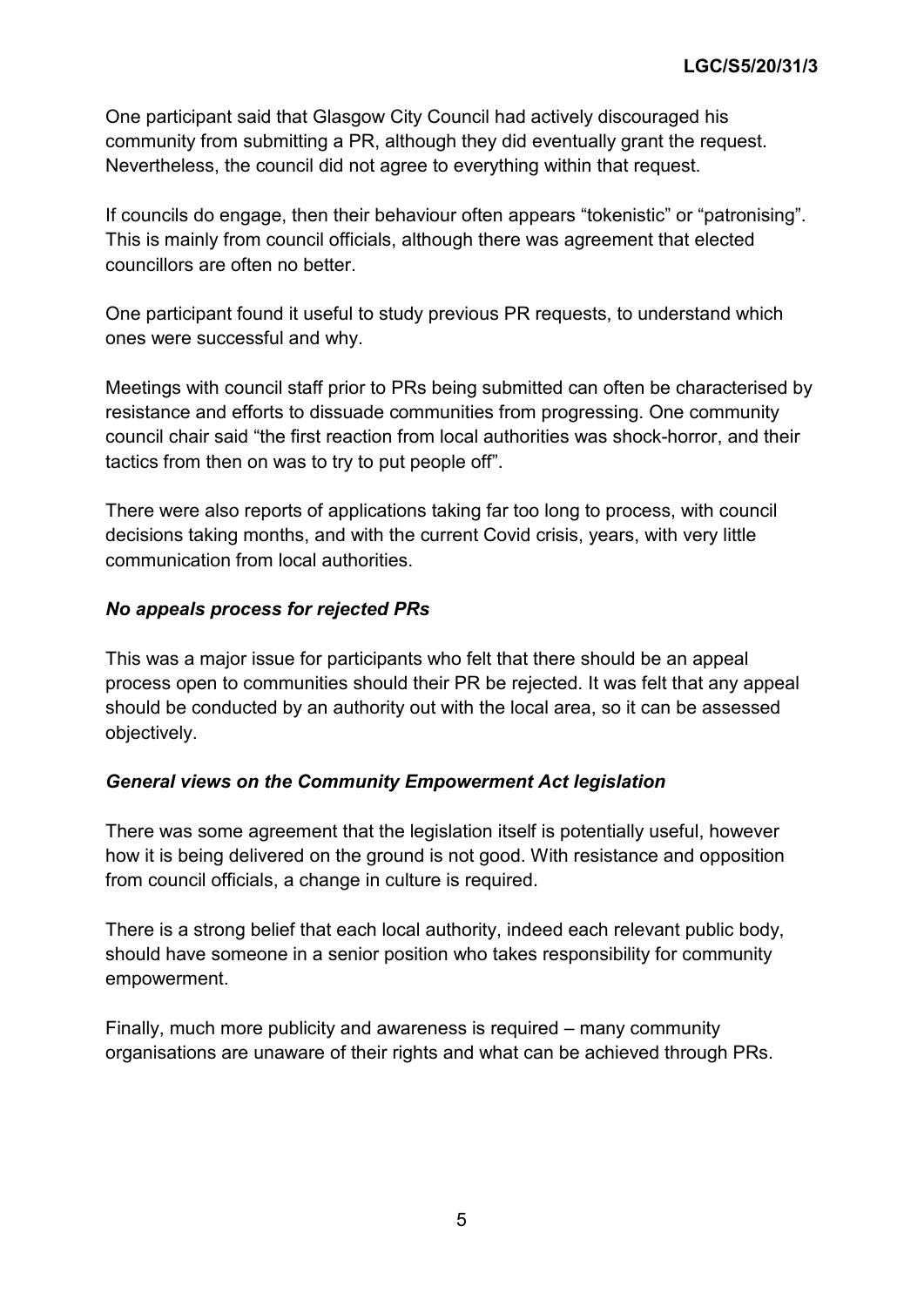### **Breakout session – Facilitated by Sarah Boyack MSP**

In attendance:

Mark Han-Johnston, Self Directed Support Scotland Angela Anderson, St Andrews Community Council Penelope Fraser, St Andrews out of hours group Elspeth Critchley, Scottish Borders Self Directed Support Forum Tom Kinnaird, Benarty Community Council & Forum Sarah Tolley, Transition Edinburgh Joe Ochei, CBM Community Council

Notes: Kate Smith, Scottish Parliament staff

#### **General introductions and experiences of being involved in PR's**

**CBM Community Council** – working with our local community on community activities, community planning, seeing how it all fits in with the local community, integrating the community to look after each other

**Benarty CC** – includes 4 ex - mining villages in an area of high deprivation. Working to advance the community. Good community spirit, traditional values, mainly white and working class, low income, negative experiences of being involved in PR's with two attempts turned down.

Experience of local authority who gave a good presentation which was very promising. Well attended and lots of optimism. Wider community lacked confidence and had trepidation that Fife Council would relinquish control. Majority feeling in the local community that it could do better at running a particular asset (local park). It is our local park and we have no other. It is held dearly by local community. Council Officer explained the process. Two PR's submitted one for the Fife regional park, refused and one for the country park. Both were refused by Fife council for the reason that they were not the controlling authority and they could not tell us who was.

**St Andrews CC and St Andrews Out of Hours Service** – single issue to retain the out of hours service and major injuries unit in NE Fife. Joined together with majority of CC's in NE Fife to launch a PR alongside St Andrew's University students. PR agreed but issues with how it has been carried forward. Found process extremely challenging and are now working with SG to improve the process.

It would have been helpful to have representatives from community and frontline staff who should be involved at the start at impact assessment process. Workshops in 206/2017 no medics present. A flawed options appraisal process. No proper consultation with the people of NE Fife. Hiccup with PR process which held us back. Fife council said PR should be dealt with by NHS, who said it should be dealt with by the Integrated Joint Board. The IJB said only Fife Council could deal with it. It was difficult to get information from the NHS & IJB about PR requests.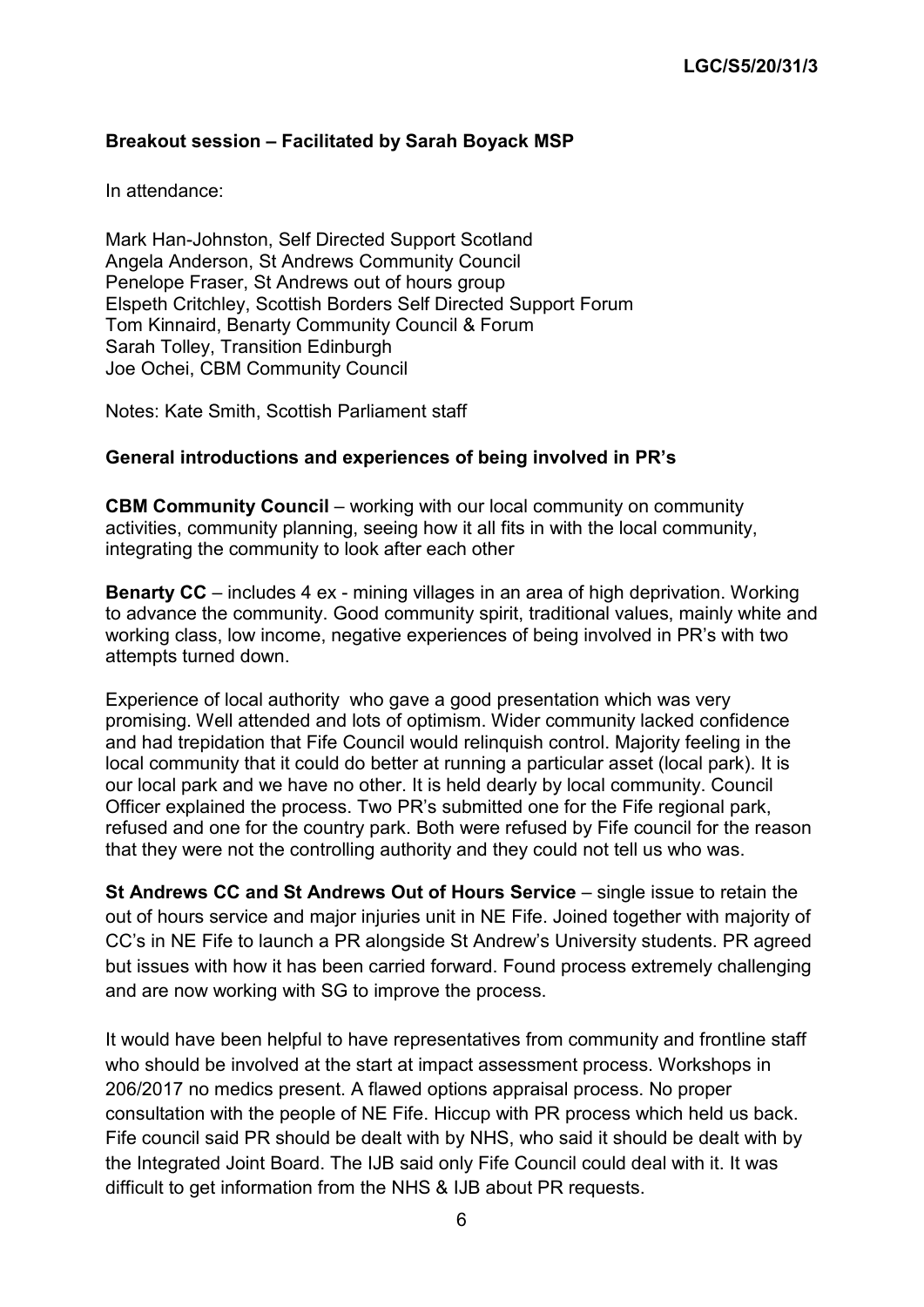Local authority did not have information was easily available. Eventually PR accepted but it has not transpired as was agreed. It was raised that IJBs and H&SC Partnerships were not listed as public bodies.

**Self Directed Support Forum** – single issue. Sought a proper consultation from the local authority on social care legislation and how support is denied in Scotland. Seeking choice and control over individual self-directed support. PR agreed but not yet in place. Sought to influence outcome improvement process.

Local authority had clear information on the website, but the process is not widely known. The process was daunting and has been put on hold due to Covid.

**Transition Edinburgh** – interested in hearing other's experiences and how to get involved in decision making.

**SDS Scotland** – supporting groups across Scotland and promoting PR process to be used by organisations to get involved in local decision making. For example in Shetland an arts organisation, could go straight to PR but advised to go to organisation and appeal to be involved in effective discussion about local issues. Mostly working in a health and social care context.

Experience of many groups submitting PR's that are well thought through, with clear outcomes and aim. Local authorities struggle to respond appropriately. Organisations had to write 2 or 3 times to get an acknowledgement for the request. In one case had to write to the Chief Social Work Officer to get a proper response. Issues with responses, timescales and understanding. For example, with Local Officers not understating the role of an EQIA and how the request relates to the Community Empowerment Act. This is echoed around the country. We still see Community Councils who do not know about PR's and AT's. We need to highlight this.

#### *General views on participation requests (PRs)*

There was a mix of experiences. Some people had found the information initially available, the process daunting. Some found the whole process extremely challenging with major flaws. Some had been successful but not been able to progress due to Covid or the subsequent involvement was not as promised. Others had been refused and had not been provided with a full reason for refusal.

Issues included: lack of awareness in the community and in organisations of PR's, difference between PR's and AT's; lack of awareness and understanding of Local Authority Officers; differences between local authorities in promotion and access to PR's. Some local authority websites are good and others have nothing; different PR forms used by public bodies in the same region – (Fife Council and Fife NHS use different forms); request barred because it was sent on the wrong form. Local authority not listening to the community and steamroller decisions through.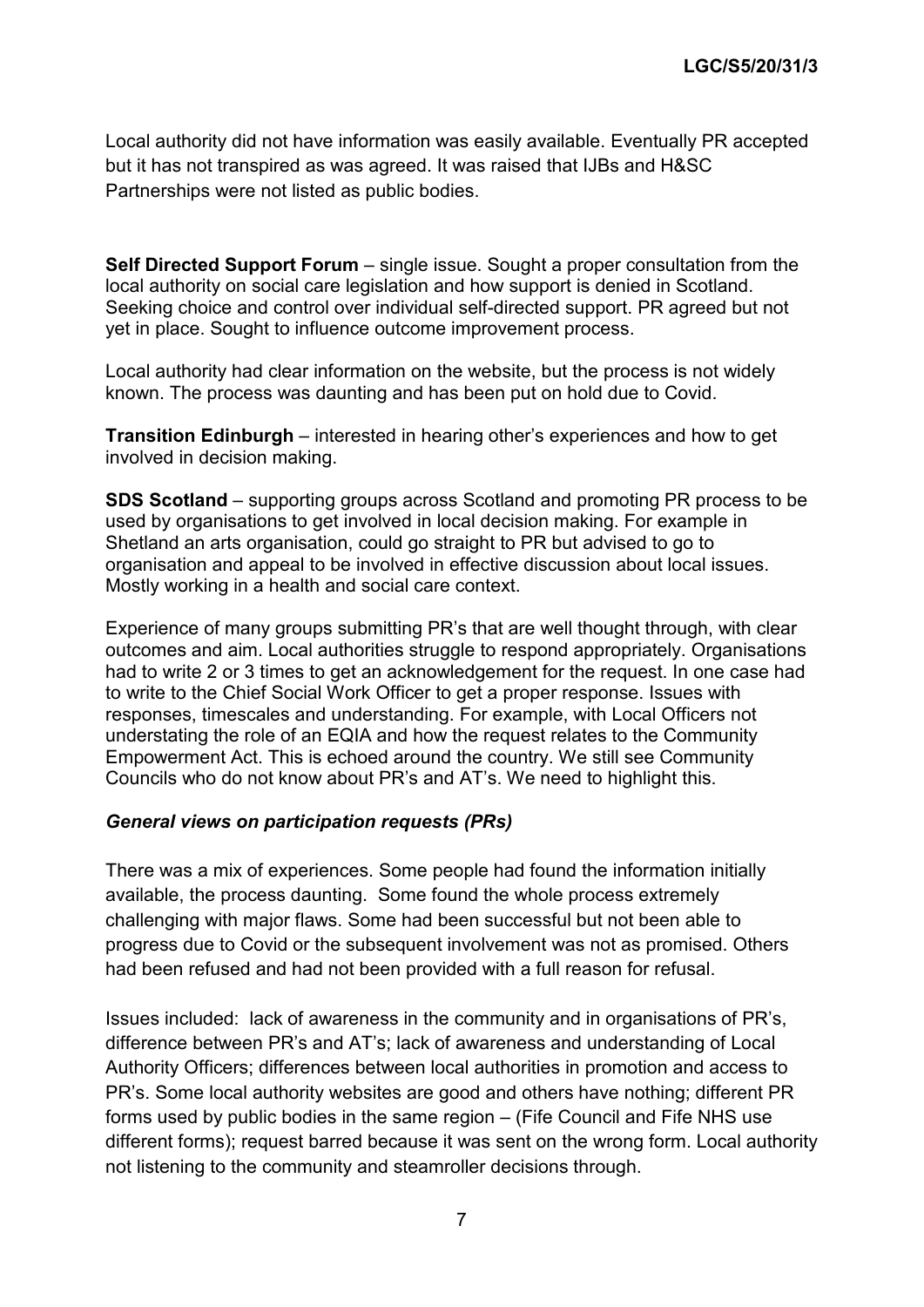### *Appeals process for rejected PRs*

All participants agreed there should be an Appeals process and that this should be managed by an independent board. It should be open and transparent. An independent person to oversee this process, for example from a different region.

#### *General views on the Community Empowerment Act legislation*

There was agreement that the legislation itself is very useful, however how it is being delivered on the ground is not good. There is also a lack of awareness and understanding in the general public and in community councils, Some people talked of the lack of confidence in communities in submitting a PR and trepidation that local authorities would relinquish control. This was a job for some groups to get there community on board (in submitting a PR). Unfortunately, in some cases this had proved to be correct.

#### Recommendations for improvement

- Training for public bodies and local authorities in the legislation
- Culture change getting public organisations to welcome input from the community and to act on what they hear.
- Training for Local Authority Officers
- Public authorities should be held to account in responding to the legislation.
- An independent board to assess PR's
- Elected members, delegated powers to council officials
- An Appeals process
- Public awareness campaign, rights, and processes
- Awareness raising of the difference between AT's and PR's and of PR in general
- Advertising
- Consistency in forms
- Transparency in decision making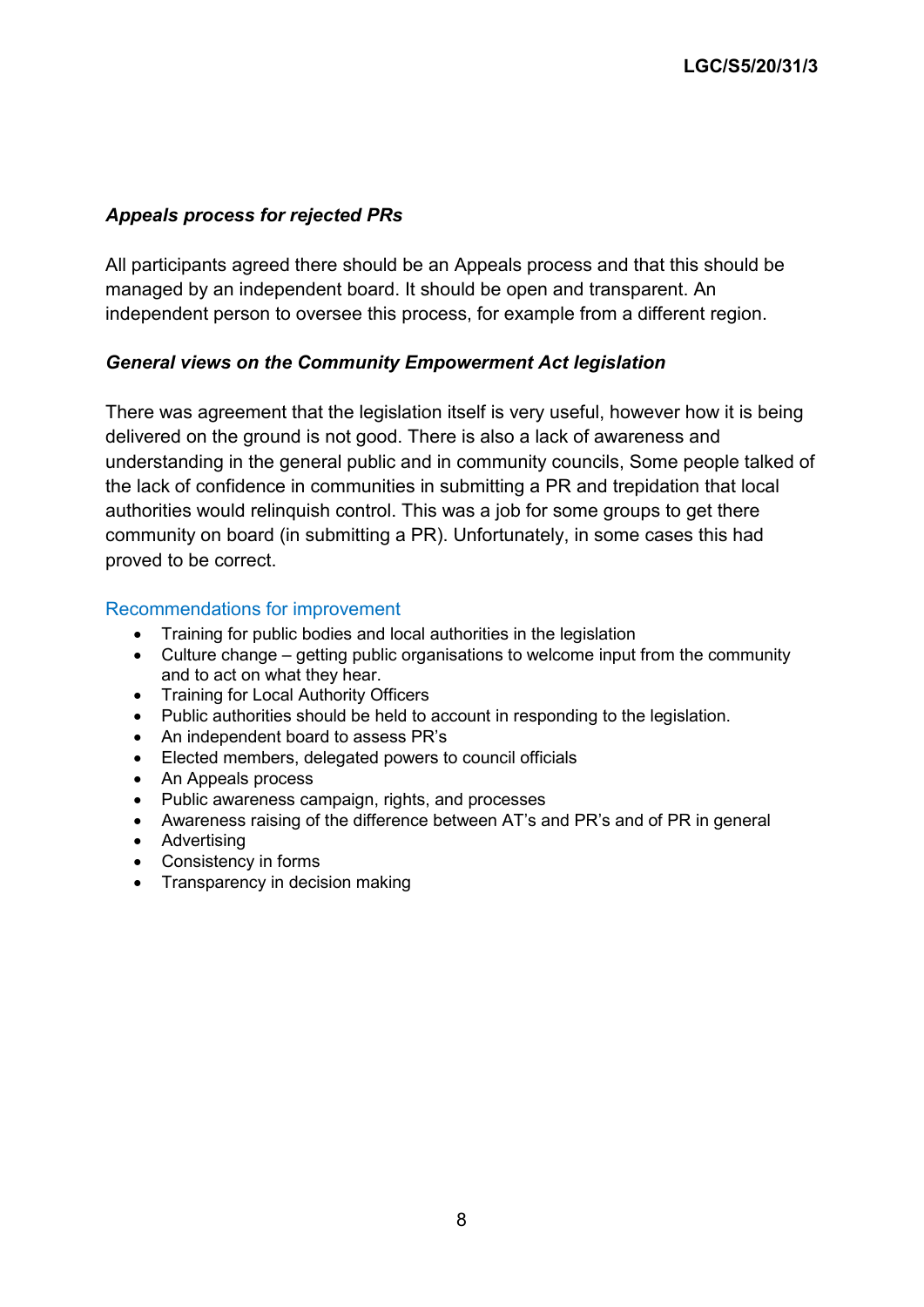### **Community Empowerment Act Community Meeting hosted by Volunteer Midlothian Wednesday 11 November - 6.30pm to 8pm**

### **Breakout Room 3 - Asset Transfers facilitated by James Dornan MSP**

| <b>Nick Grant</b>     | Scottish Trust for Underwater Archaeology  |
|-----------------------|--------------------------------------------|
| Ross McKemmie         | <b>Barrhead Men's Shed</b>                 |
| Eugenie Aroutcheff    | Growing our community                      |
| Sarah Kennedy         | <b>Kilmallie Community Centre</b>          |
| George Gammack        | <b>Carnoustie and Monifieth Men's Shed</b> |
| David Jerdan          | <b>Crail Community Council</b>             |
| John McIntyre         | <b>Ferguslie Community Council</b>         |
| <b>Michael Bennet</b> | Mill of Benholm                            |
| Lesley Kelly          | <b>Midlothian Voluntary Action</b>         |

#### *What has been the main issues with Asset Transfers?*

All participants cited their local authority (LA) as the signal most significant stumbling block whist processing their asset transfer (AT).

The following issues were repeated throughout:

- Participants in the group reported their LA's have little or no knowledge of the correct procedures;
- Very long process. One AT took 4 years, and another was still a long way off after 2 years from submitting their paperwork;
- AT requests seem to cut across several departments Estates, Legal, Property - with reports that there is no continuity between the departments thus slowing the process down (ie the left hand isn't talking to the right hand);
- Legal wrangling and lots of red tape;
- LAs asking for community groups to have sufficient funding in place before they will consider the AT. This is difficult (almost a chicken and egg scenario) as the group require the asset as a means to generate funding (may it be from Scottish Government or other sources).

One participant reported a LA Councillor had ignored the request and won't issue the validation certificate as a means to simply stop the process. In a similar vein, another group reported having a good relationship with their LA but their AT didn't even make it past the Councillor as they 'just don't want it'.

Two participants offered to help their respective LA understand the process of transferring assets given their experience. Both requests were ignored.

One LA didn't even know that they owned the land that was subject to a AT.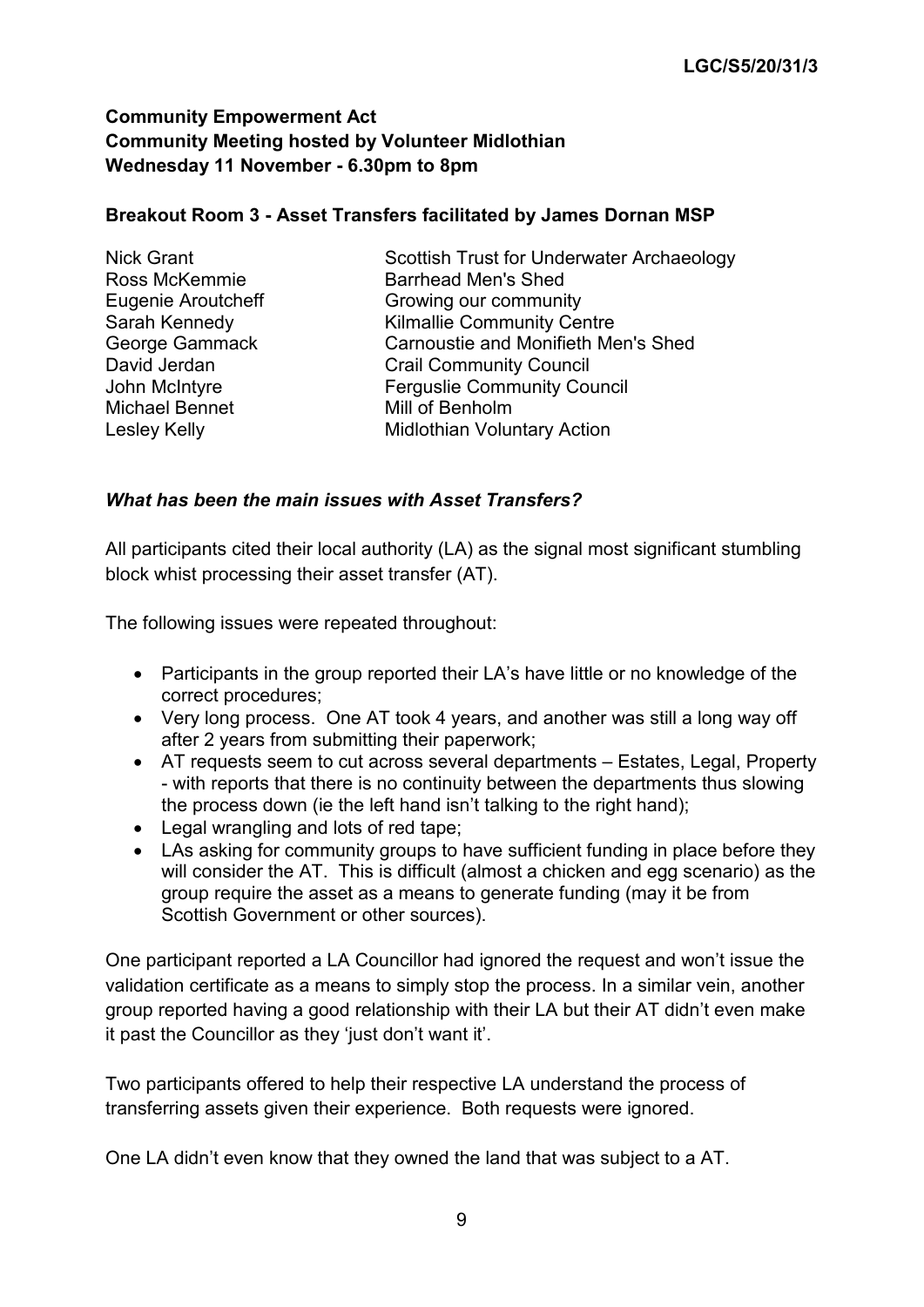One participant had 25/30 years of dealing with their LA and gained a great knowledge of the process but reported, like others, the process is difficult to understand and the 'common person' would struggle with the paperwork. They expressed frustration that charities with a larger staff resources were obtaining properties with much more ease. Community groups were missing out on their opportunities simply because the process is difficult to navigate through. They had experience of, and suggested to the group, to ask the LA for a lease rather than a AT. This way the LA keeps some control of the ass. They also reported that LA's may be hesitant to transfer an asset over in fear the community group run into financial difficulties thus a lease may be a better option for both parties.

There was frustration over asset where an LA can't afford it's upkeep but due to their lack of understanding of ATs the community group are not able to take it over.

### *We asked if there were any good news stories or hints to share?*

One participant shared their view that, when dealing with a LA, the Estate Department isn't quite the best fit to deal with the request.

One participant suggested talking to [Office of the Scottish Charity Regulator](https://www.oscr.org.uk/) (OSCR) who had proven to be of assistance to them in the past.

One LA has went as far as creating their own AT Team. Unfortunately, the participant reported they only met with this team once then didn't hear back.

#### *Conclusion*

The group agreed that a timetable or timeline should be in place to stop the AT process spinning on and on.

James Dornan MSP suggested a senior staff member in LA's should be appointed to AT to help decision making process.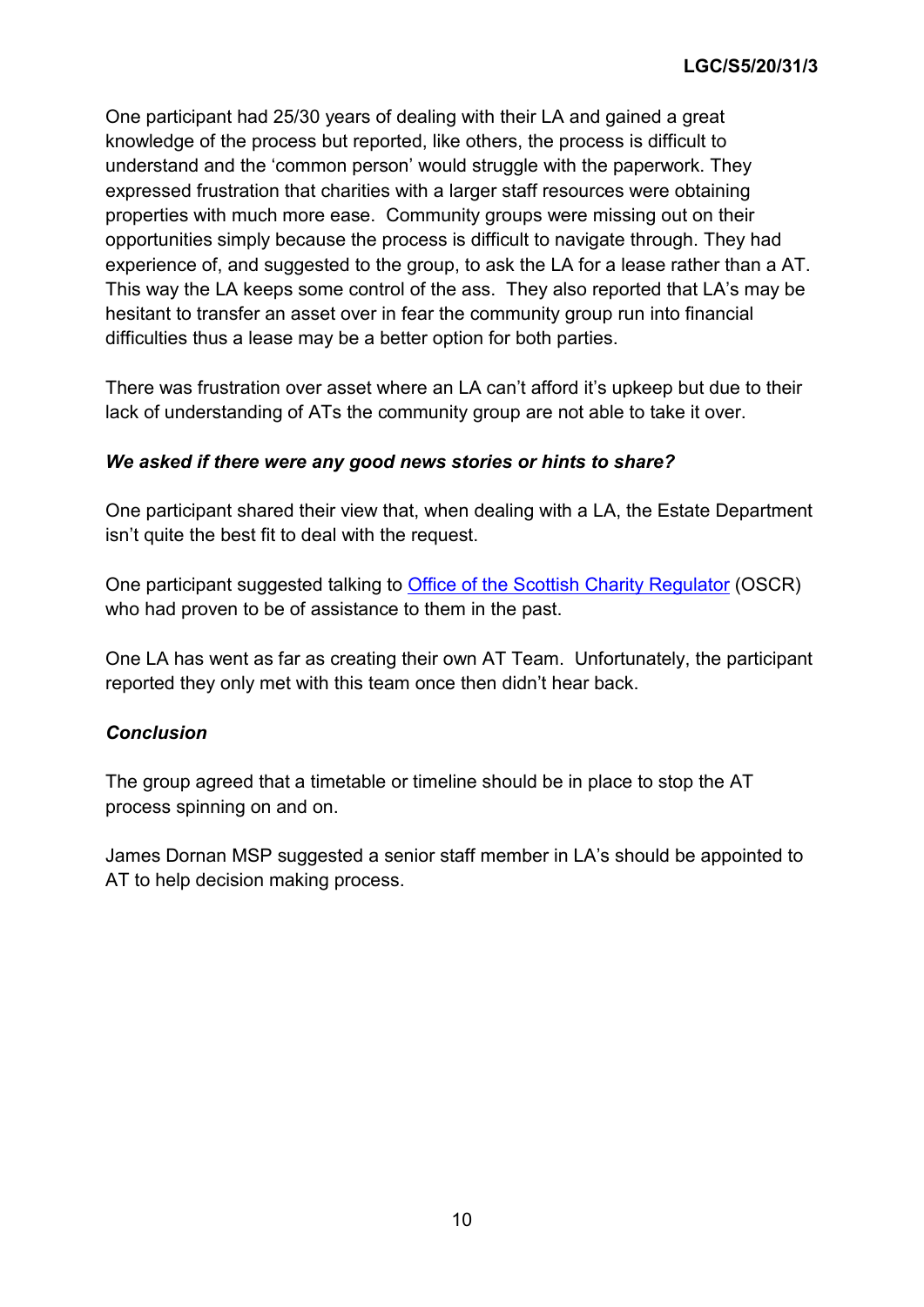# **Breakout session – Facilitated by Gail Ross MSP and Rebecca McKinney of Midlothian Voluntary Action (MVA)**

In attendance:

| <b>Terence Anthony</b>         | <b>Tramways Community Garden</b>           |
|--------------------------------|--------------------------------------------|
| James Mcclung                  | <b>Old Luce Development Trust</b>          |
| David Genney                   | <b>Strathpeffer Residents' Association</b> |
| <b>Mary Peart</b>              | <b>Community Out West Trust</b>            |
| <b>Professor Cliff Beevers</b> | <b>Pentlands Community Space</b>           |
| <b>Esther Clark</b>            | <b>Ayr Development Trust</b>               |
| Dawn Black                     | Stonehaven & District CC                   |
| <b>Dennis Gowans</b>           | <b>Crail Community Partnership</b>         |
| <b>Graham Marshall</b>         | <b>Greener Hawick</b>                      |

#### **Experience of asset transfers and progress**

Participants had a mixed experience of the asset transfer process and how it had worked for them and were at different stages in their progress.

For example, one attendee was part of a community body which was trying to transform part of a town square into a civic space. It was currently being used as a car park, bin receptacle and cycle storage. They had put together a plan and had confirmed funding and had been in discussions with various council departments about putting things in motion. After realising that it contained disabled parking spaces which would lose the council income if lost, they were told that they may need to do an asset transfer to take on the land and perhaps take on a lease and liability insurance, as it would no longer fall under the Council's responsibility if he disabled spaces were moved.

Another was part of a community group which had been trying to asset transfer local toilets into community use, so they could turn them into a community hub. They were just making a bid to the Council, which had been accepted. Their asset transfer had been pretty smooth, and now they just had to find the funding to renovate the building. It will have a community space downstairs and a flat upstairs. They were raising the money locally and through charities, but that was proving a bit more difficult given the current circumstances.

One participant was part of a group trying to purchase a local bowling club which recently went under. They wanted to turn the area into a community garden. The ground was owned by an ALEO, which in turn was owned by their local council. The group had agreed to take over the lease of the bowling club and when the ALEO had been made aware of this, they terminated the lease and put the land up for sale. They were advised by the DTA to put in an asset transfer if it cold be determined that the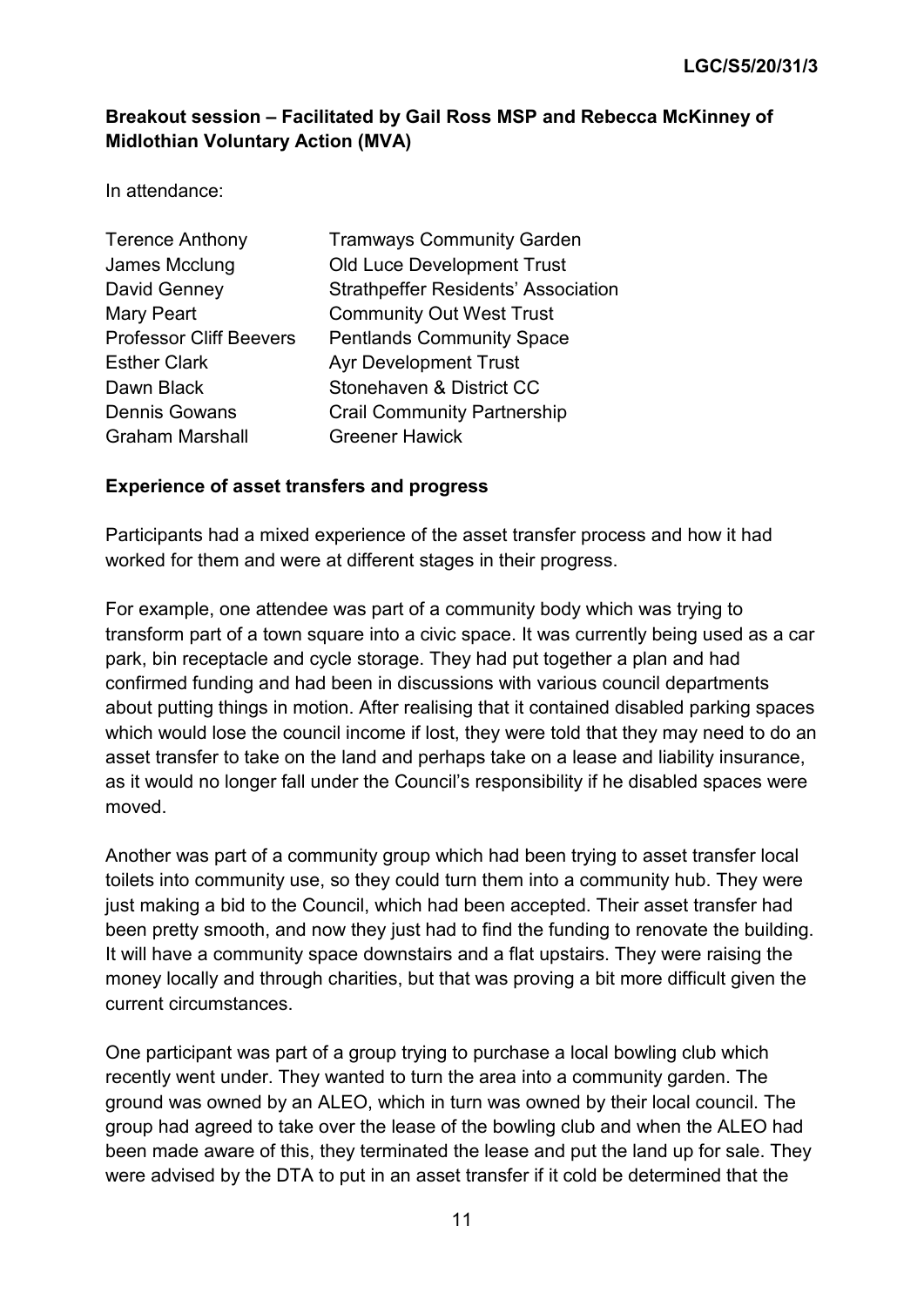ALEO were a public body under the act. The application was denied and the ALEO continued with their attempts to sell the land. The land had been in their ownership for over 100 years and largely ignored until their organisation showed an interest in taking over the land. They had appealed to the Council and Scottish Government regarding their situation, but they would not get involved. The ALEO did not own the building itself, just the land. It is unclear who owns the building.

Another participant was a representative of his resident association, which was in the process of purchasing some greenspace in their village to develop a community park.

We heard from the representative of community partnership which was in the process of four asset transfers from the Council, a community hall, which they believed they could make better use of and 3 pockets of land to supplement their greenspaces, one of which being a wildlife reserve. The process for them in relation to their asset transfer had been smooth and accepted, and now they were in the process of locating funding.

Another individual was part of a development trust which was undertaking a number of avenues to reinvigorate their town centre buy purchasing land and buildings through asset transfer and community right to buy. Whilst they had completed the right to but process fairly swiftly, they were having difficulties with the asset transfer and were not having a very positive reaction from their local authority.

One attendee's group had just completed an asset transfer of two pieces of land from their local authority, one was a disused car and lorry park, the other a 4 unit industrial estate, with income to the council, and the surrounding land. They found their council to be obstructive in their approach in trying to deny the asset transfer. Both need significant work done on them – the industrial estate in particular has had no revenue spent on it in the last 20 years. They fortunately have some windfarm funding to undertake some renovation work.

Another representative was part of a trust had been set up to takeover some public toilets which had been closed by the council. They currently had them on a lease at and had just completed an asset transfer, but the process had been slowed by covid. Apart from that, they had found the process to be quite smooth and were now just waiting on a decision on repurposing the area to retain the toilets and also to provide some campervan facilities.

One organisation represented was trying to put in an asset transfer for some trees which were to be taken out as part of a flood protection scheme. They were told by their local authority that this could not be done, but they later found out that this was wrong. They had also spoken to their local authority about taking on area of landfill to be used as a composting site, but were again not granted the land as it was leased, but the group since found they could have taken over the lease. They gave two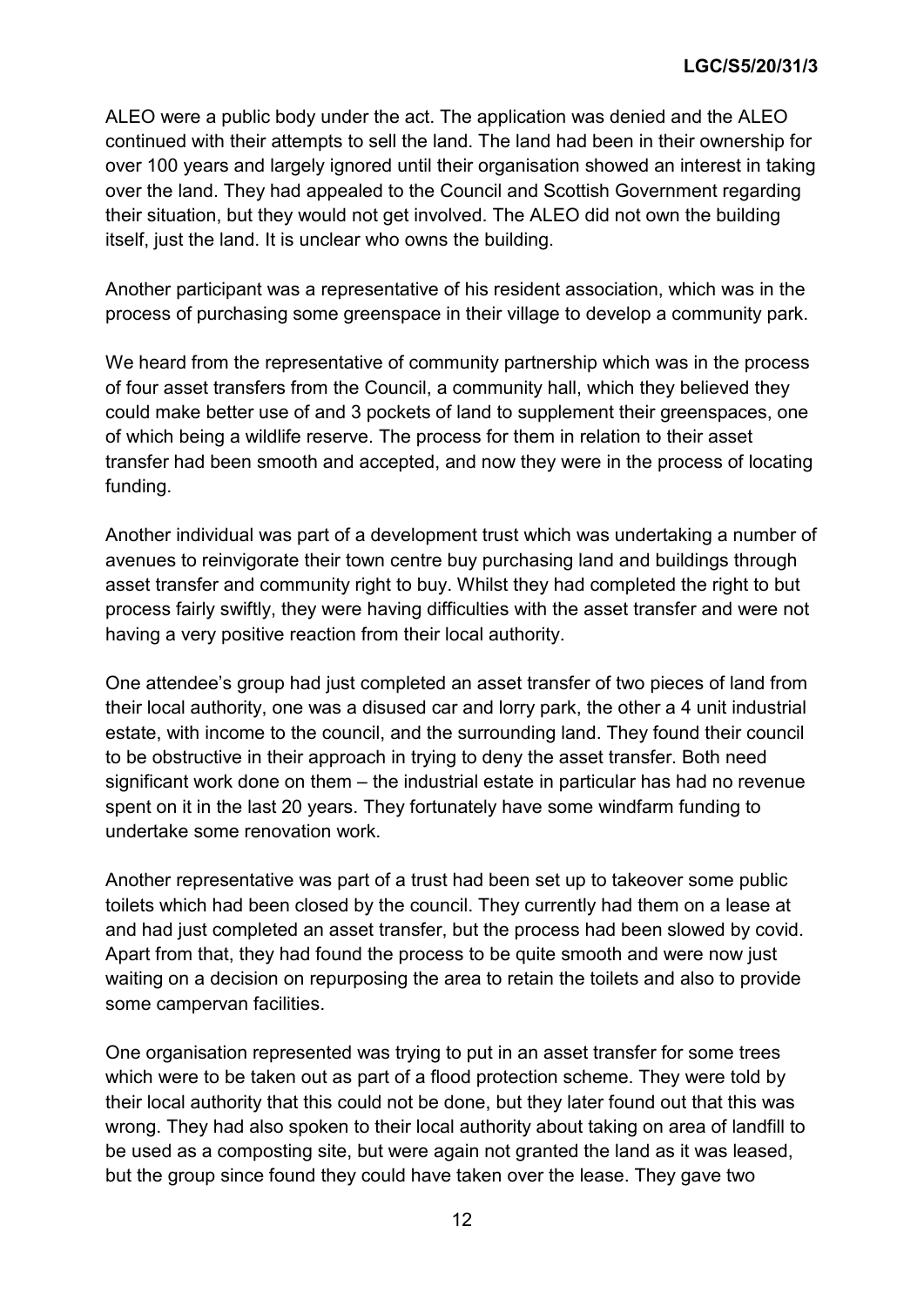specific instructions to senior officers in the council 2 years ago and still nothing has been done. They found their council to be obstructive. Their view was that if the local authority did not originate an idea, then it is not going to happen. In their view, the local authority saw every asset as supporting borrowing, so were reluctant to let them go. They said that the council were acting as a block on development as they were falsely inflating the value of a piece of land which no one will look at. In their area, two properties had been transferred under asset transfer, but the rest have been leased, showing a low take-up of the policy.

### **Views on good aspects of community empowerment, the Act and barriers faced**

Most agreed that good community empowerment meant the whole community having a say over local services and decisions about issues that relate to their area.

One representative felt that good community empowerment is taking responsibility of development in your area and getting up and making your own future. Local communities know what their needs are an what their community needs. They lived in a smaller island community and therefore had found it relatively easy to find the numbers in support required to get their project to renovate disused toilets off the ground. Before the legislation, they had found that community spirit in their area was dwindling slightly, but actions taken they had taken were making it return and they were seeing the return of their local fete for the first time in years.

Another highlighted that their successful asset transfer had empowered the community as people with different skills, e.g. lawyers, builders and IT experts had all said that they will come forward to help out the community or at a lesser fee.

There was general agreement that the spirit of the legislation was excellent and that it had opened doors for community organisations to be empowered.

One organisation, for example, had used the act to positive effect to purchase a piece of greenspace which is a short cut to a development of 320 homes that's supposed to happen. Initially in the developer's plan, the development was meant to be built right up to the road, but the buyout of this piece of land means that they would not have the development run through a community that has been solid for several years, or the associated traffic. They have found their communities leader at the Council to be very helpful and they feel that adhering to the legislation's framework and timetable helped them to a positive outcome.

Other positive parts of the act highlighted were the ability to co-opt experts on to community groups with certain skills and experience, which could help through relatively complicated parts of the act or applications.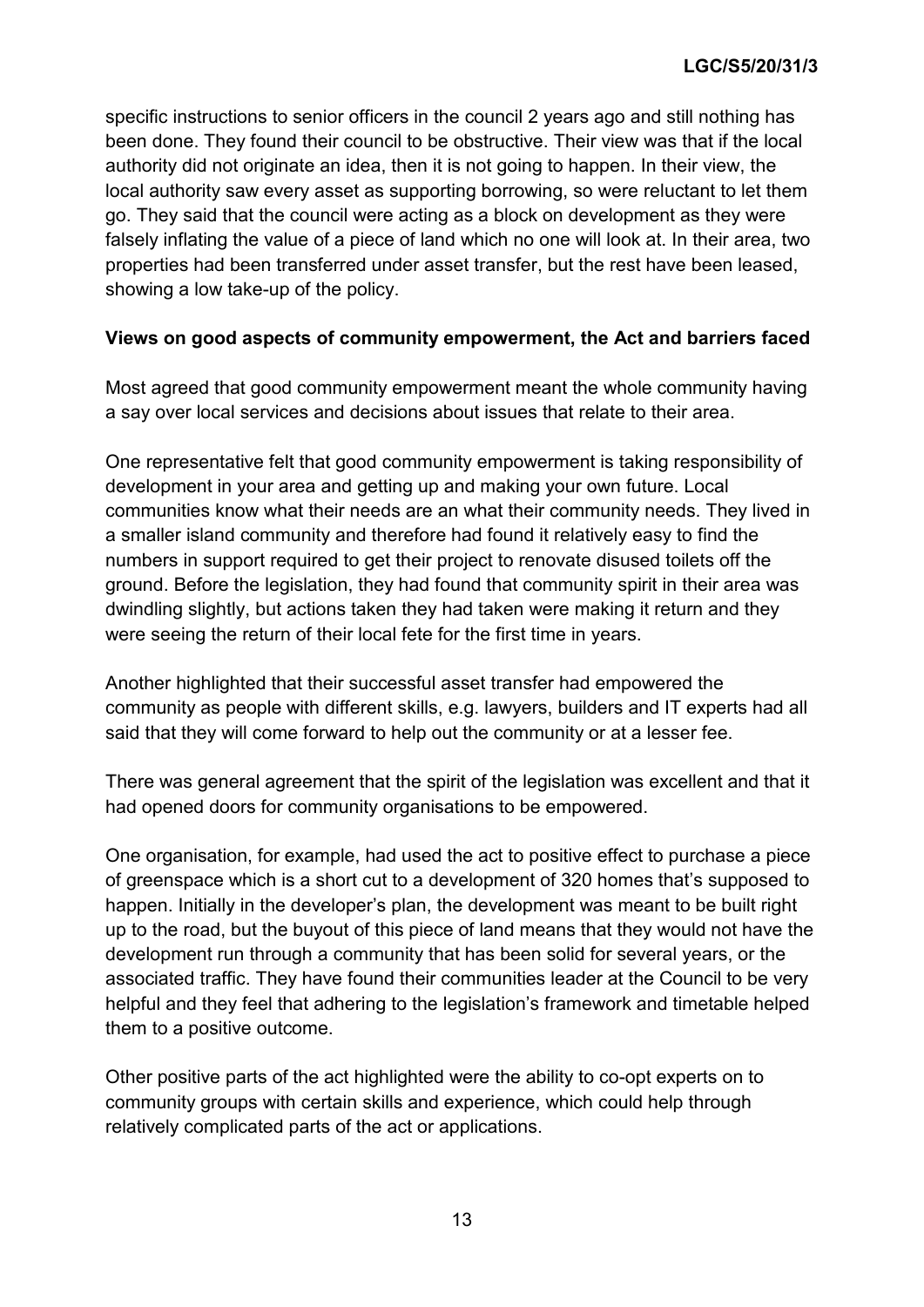It was highlighted that in order for the asset transfer to work, you could not just make a request just because you wanted to take on the asset you had to have a plan in place and funding in order to make it successful.

We also heard, however, that there are many financial, practical and bureaucratic barriers that stands between a group and their goal over taking over an asset, that it can sometimes feel like a very disempowering process. MVA have tried to work with the council to make sure that their own procedures for dealing with asset transfers are as smooth and as efficient as possible and their engagement with the third sector is open and clear. They were trying to make it an empowering experience.

Some felt that the Act was complicated, particularly if you want to undertake many different aspects of the act and other related policies. Some said therefore that better guidance was required and the need for a "blow by blow" account for the everyman on how to step through the act and get through the bureaucracy.

People dealing with requests often only knew about one or certain aspects of the Act, which can make things difficult. This highlighted a need for a more joined up approach to administration. For example, one organisation represented had had a great response from their council's asset transfer team but had hit hurdles when it came to dealing with the planning department which had treated their request like they would a commercial organisation and they had also found the legal team unhelpful.

This was also a particular problem in larger local authority areas, where centralised departments would have little awareness of the importance of community requirements in smaller rural parts of their council area. This was often where hurdles were apparent.

There was a sense that there was a lack of awareness and a problem getting some councils to recognise the importance of the Community Empowerment Act, with some being closed to it. There was a mixed picture and as mentioned previously, some felt that their Council was being purposefully obstructive in order to avoid asset transfers, which is out with the spirit of the Act. In order for it to be successful the council needs to be cooperative and act with the organisation looking to take on an asset. Some found the council to be uncooperative if it felt that the asset in question was of any value, but this problem was not encountered if the opposite was the case.

It was noted that good community empowerment required engagement from the whole community, but often enough it is only a small part of the community that was engaged in a particular aspect. It was highlighted that it was important that community organisations do things that are representative of the whole community and not the small few who are engaged.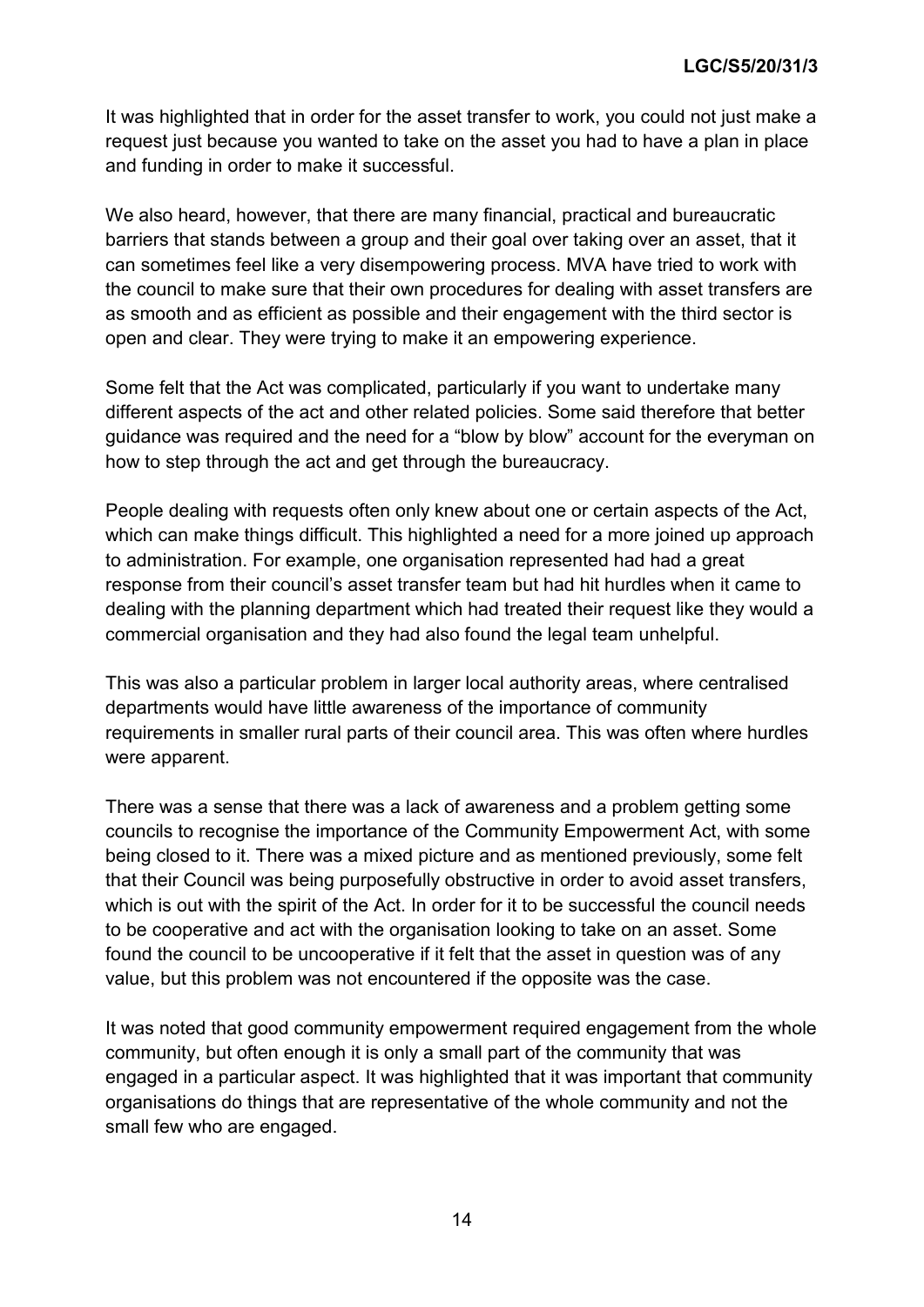A bureaucratic part of the act that was highlighted as a problem for larger areas was the requirement to have large ballots or proven signatures in order for requests to be considered. One representative said that it in order to do a section 3A request, they were required to have a ballot with 50 per cent turnout. They said that there is only just over 50 per cent turnout for their local elections and therefore it was exceptionally difficult for a small community organisation to have the resource in order to meet this requirement. Most agreed that this was far easier for a small island organisation to meet this requirement and called for this aspect to be changed. They will need to set up a smaller organisation that has a small enough part of the community so that they can manage the bureaucratic bits of the act.

In relation to defining the bodies that should be subject to the Act one organisation felt that it was set up back to front and should have been done the other way around e.g. rather than defining what a relevant authority is from the outset, the Act should recognise that any piece of land which is owned by a public body should subject to the Act and with good reason, a community should be able to bid for any piece of that land. They said, however, if a piece of land is owned by at ALEO, a publicly owned company, they can decline to an asset transfer request as they are not set out in the Act as a relevant body.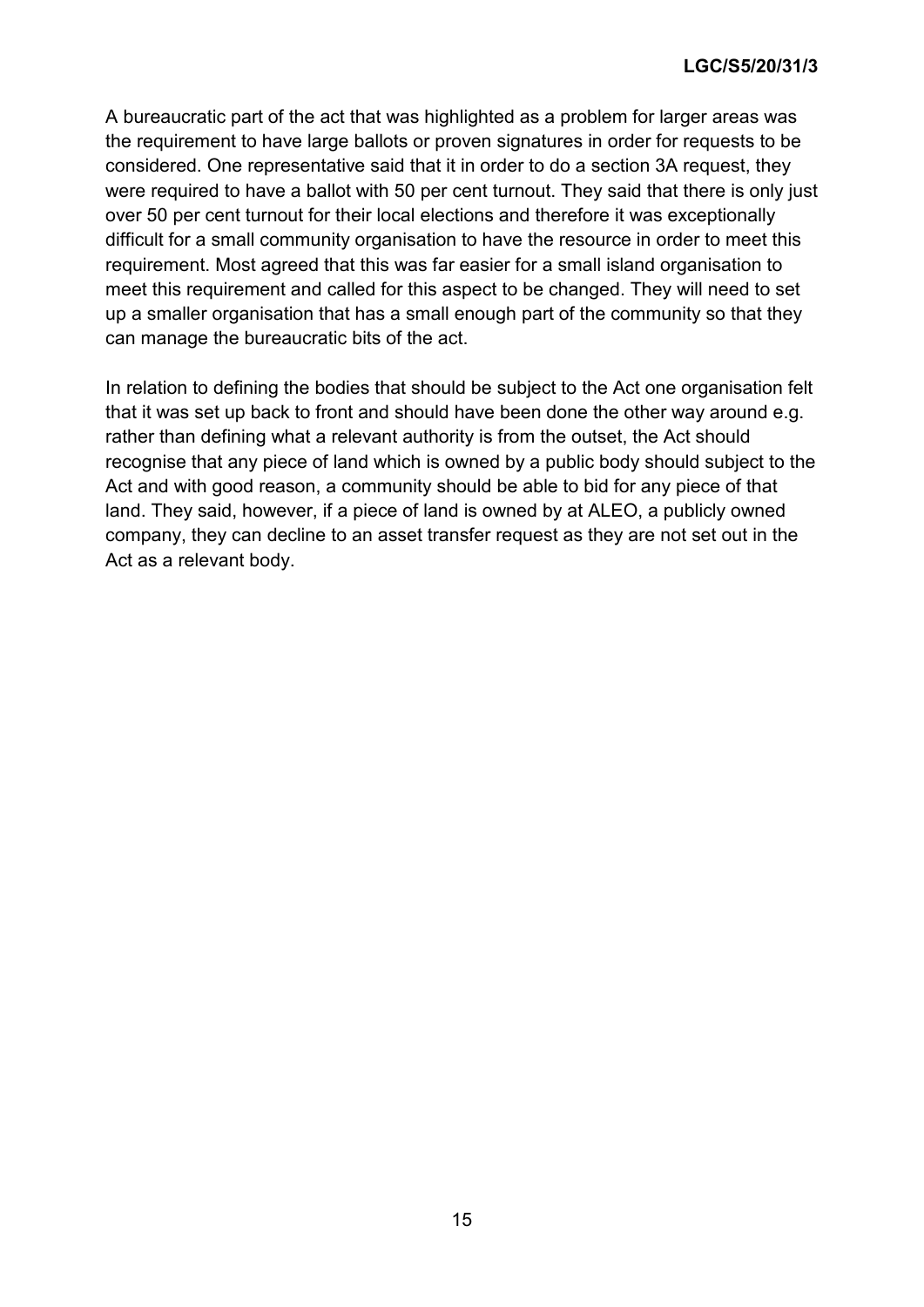### **Local Government and Communities Committee**

### **31st Meeting, 2020 (Session 5), Wednesday 2 December 2020**

#### **Subordinate Legislation**

#### **Overview of instrument**

1. The following instrument, subject to negative procedure, is being considered at today's meeting:

#### **Town and Country Planning (General Permitted Development) (Coronavirus) (Scotland) Amendment (No. 2) Order 2020 (SSI 2020/366)**

#### **Background**

- 2. The Explanatory Note explains that this Order amends the Town and Country Planning (General Permitted Development) (Scotland) Order 1992. Article 2 amends Class 72C. This Class was inserted by the Town and Country Planning (General Permitted Development) (Coronavirus) (Scotland) Amendment Order 2020. Class 72C allows local authorities and certain health service bodies to carry out development for the purposes of— a) preventing an emergency, b) reducing, controlling or mitigating the effects of an emergency, or c) taking other action in connection with an emergency. For these purposes, an emergency is an event or situation which threatens serious damage to human welfare in a place in the United Kingdom.
- 3. The development permitted is subject to conditions which are set out in paragraph (3) of Class 72C. These conditions currently include a requirement that any use of the land for the purposes of Class 72C ceases on or before 31 December 2020. This Order amends that condition so that the requirement will be that any use of the land for the purposes of Class 72C ceases on or before 1 July 2021.
- 4. Further detail and the policy objectives of the Order are set out in the policy note attached at **Annexe A**.
- 5. The instrument was laid before the parliament on 12 November 2020 and comes into force on 30 December 2020. It is subject to the negative procedure.
- 6. An electronic copy of the instrument is available at:

<https://www.legislation.gov.uk/ssi/2020/366/introduction/made>

7. No motion to annul this instrument has been lodged.

#### **Delegated Powers and Law Reform Committee consideration**

8. The Delegated Powers and Law Reform Committee (DPLRC) considered the instrument at its meeting on [24 November 2020](https://www.parliament.scot/S5_Delegated_Powers/Meeting%20Papers/201124DPLRPublicpack.pdf) and [determined that](https://sp-bpr-en-prod-cdnep.azureedge.net/published/DPLR/2020/11/26/1e7c3e57-23e8-4086-9348-19300e729a2d/DPLRS052020R69.pdf) it did not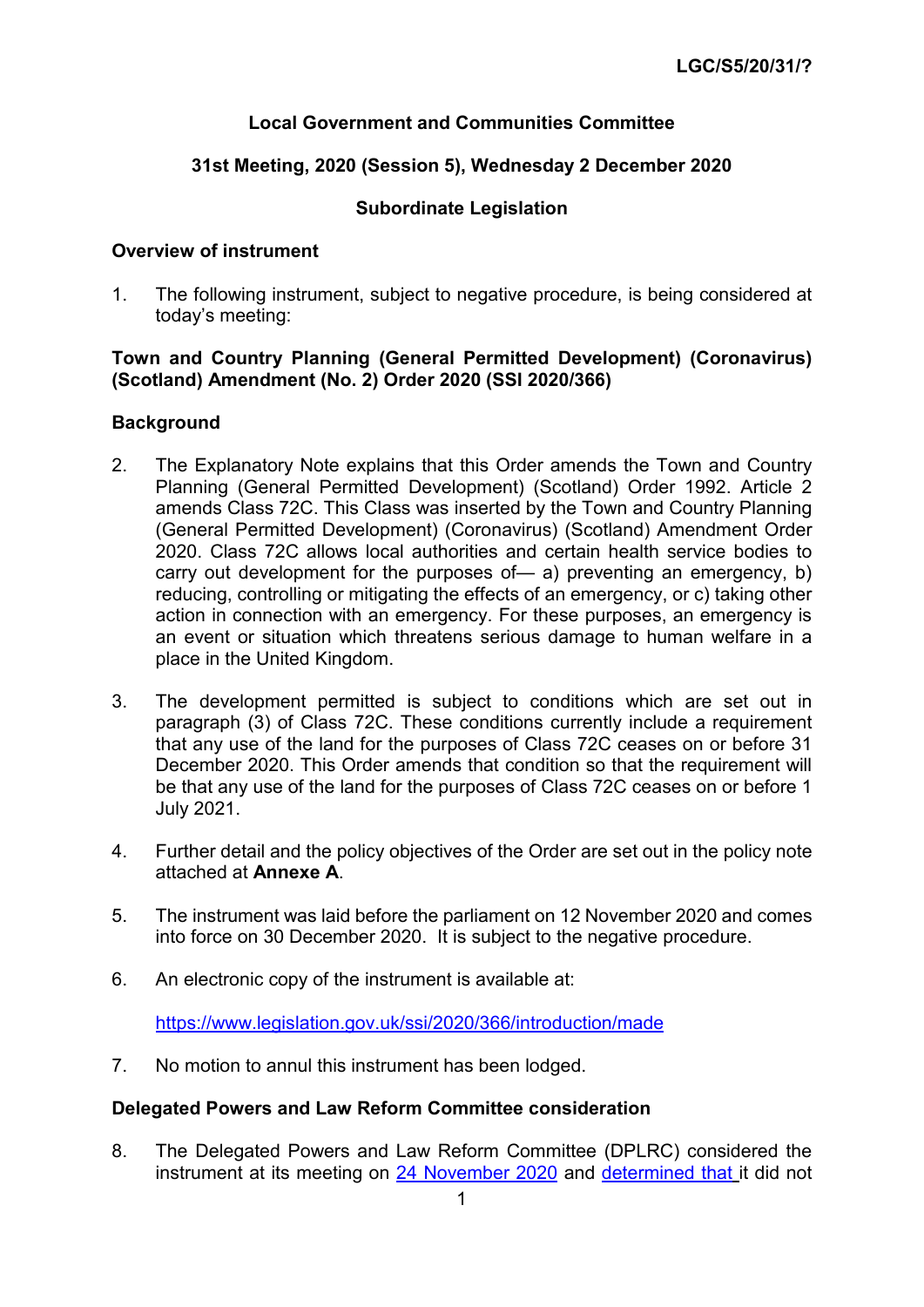need to draw the attention of the Parliament to the instrument on any grounds within its remit.

#### **Committee Consideration**

9. The Committee is not required to report on negative instruments, but should it wish to do so, the deadline for reporting is 21 December 2020.

#### **Procedure**

- 10. Negative instruments are instruments that are "subject to annulment" by resolution of the Parliament for a period of 40 days after they are laid. This means they become law unless they are annulled by the Parliament. All negative instruments are considered by the Delegated Powers and Law Reform Committee (on various technical grounds) and by the relevant lead committee (on policy grounds).
- 11. Under Rule 10.4, any member (whether or not a member of the lead committee) may, within the 40-day period, lodge a motion for consideration by the lead committee recommending annulment of the instrument.
- 12. If the motion is agreed to by the lead committee, the Parliamentary Bureau must then lodge a motion to annul the instrument to be considered by the Parliament as a whole. If that motion is also agreed to, the Scottish Ministers must revoke the instrument.
- 13. Each negative instrument appears on the Local Government and Communities Committee's agenda at the first opportunity after the Delegated Powers and Law Reform Committee has reported on it. This means that, if questions are asked or concerns raised, consideration of the instrument can usually be continued to a later meeting to allow the Committee to gather more information or to invite a Minister to give evidence on the instrument. Members should however note that, for scheduling reasons, it is not always possible to continue an instrument to the following week. For this reason, if any Member has significant concerns about a negative instrument, they are encouraged to make this known to the clerks in advance of the meeting.
- 14. In many cases, the Committee may be content simply to note the instrument and agree to make no recommendations on it.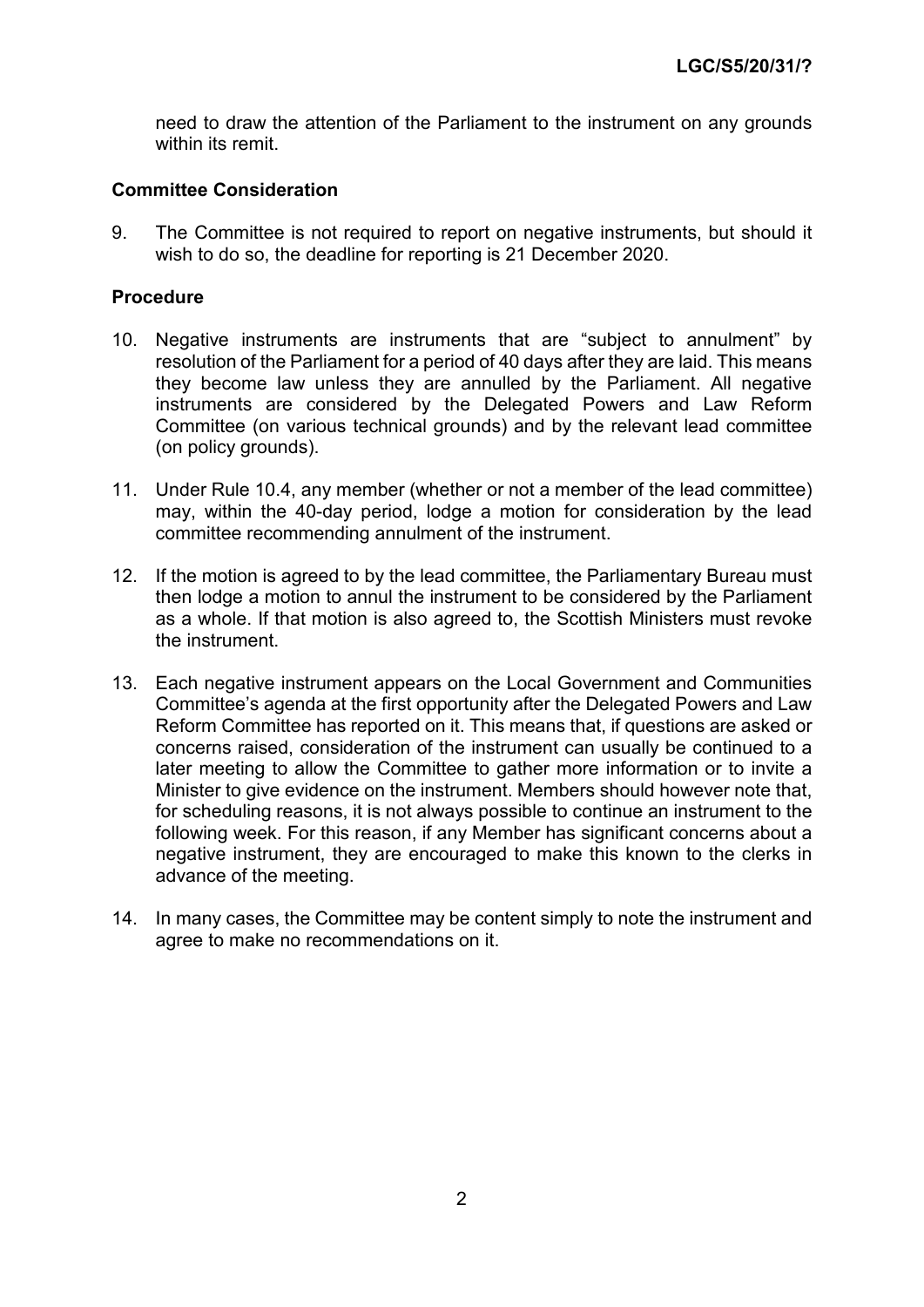#### **ANNEXE A**

#### **POLICY NOTE**

### **THE TOWN AND COUNTRY PLANNING (GENERAL PERMITTED DEVELOPMENT) (CORONAVIRUS) (SCOTLAND) AMENDMENT (NO. 2) ORDER 2020**

#### **SSI 2020/366**

The above instrument was made in exercise of the powers conferred by sections 30, 31 and 275 of the Town and Country Planning (Scotland) Act 1997, and all other powers enabling them to do so. The instrument is subject to negative procedure.

#### **Purpose of the instrument.**

The Order amends the Town and Country Planning (General Permitted Development) (Scotland) Order 1992 ("the GPDO"). The GPDO is a general development order granting planning permission for certain classes of development. The Order amends the GPDO to extend the period during which planning permission is granted for certain development carried out by, or on behalf of local authorities or health service bodies for the purposes of preventing, reducing, mitigating or controlling the effects of the current emergency caused by the spread of the COVID 19 virus (the virus) and its impacts on public health

#### **Policy Objectives**

Planning permission is ordinarily required for new development in order to ensure that the development is appropriate, in terms of Development Plan policy and the protection of amenity, and sustainable. Permitted development rights, as set out by the GPDO, are intended to allow developments which have minimal impact on amenity and Development Plan policy to proceed without the delay which is involved in submitting a planning application. Planning authorities have a target of two months to determine a planning application; once an application is submitted the applicant has to wait until the application is determined before starting work. The removal of this period from the development process will enable the health authorities and local authorities to react to the virus more quickly.

As the developments which are required specifically to deal with the effects of the virus on public health will be in place for a temporary period only extending permitted development rights to cover such developments will not have a lasting impact on amenity.

#### **Consultation**

As this is an emergency measure, and intended to be temporary, no formal public consultation has been undertaken.

Certified copy from legislation.gov.uk Publishing